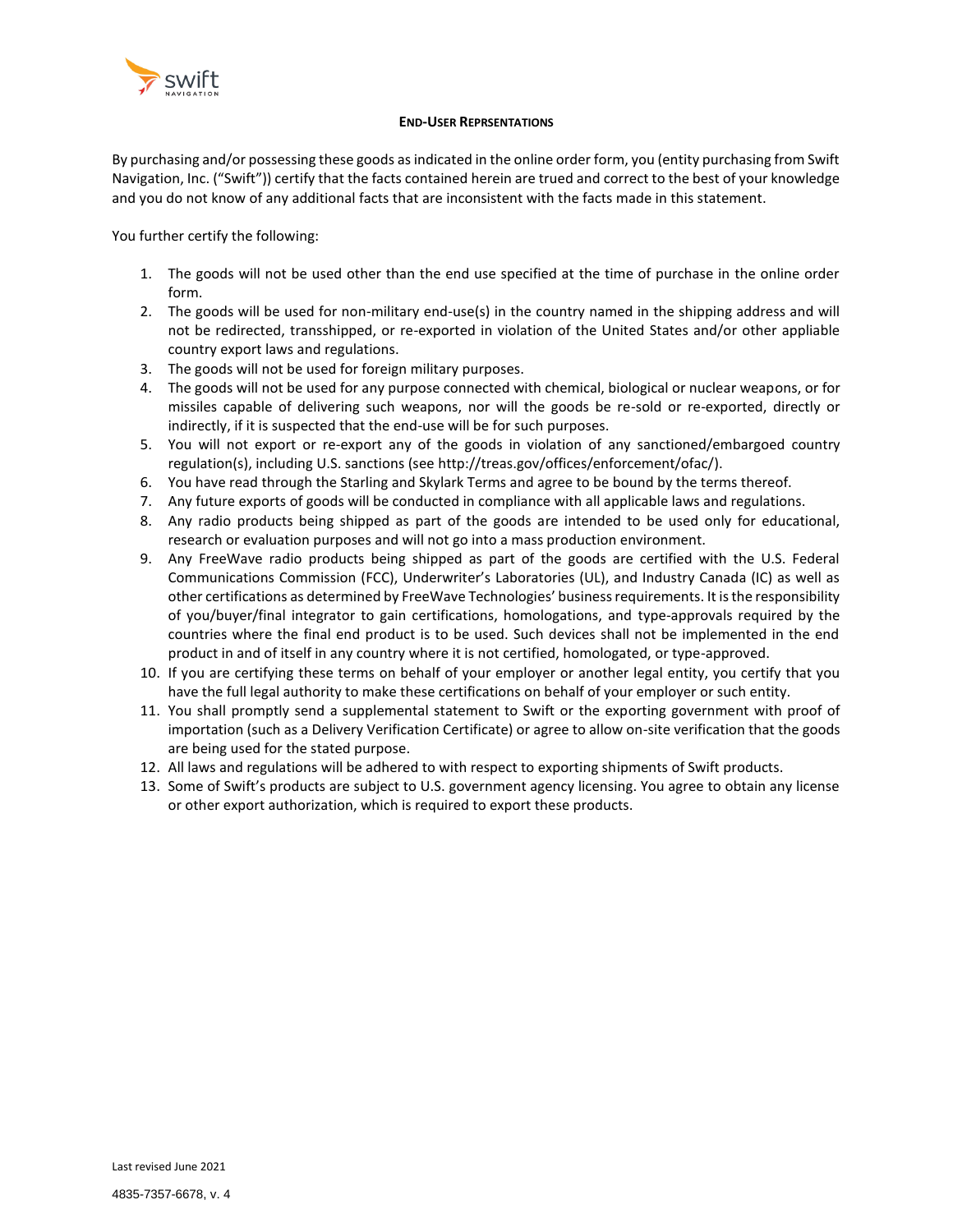

### **SWIFT STARLING AND SKYLARK MASTER TERMS**

**THESE SWIFT STARLING AND SKYLARK MASTER TERMS** constitute a legally binding agreement between you (the "**Customer**" or "**you**") and Swift Navigation, Inc. (together, with its affiliates, "**Swift**", "**we**", "**our**" or "**us**") governing your use of our products and services as indicated in the Order Schedule (the "**Services**").

YOU ACKNOWLEDGE AND AGREE THAT, BY CLICKING ON THE "I AGREE" OR SIMILAR BUTTON, REGISTERING FOR AN ACCOUNT, OR ACCESSING OR USING THE SERVICES, YOU ARE INDICATING THAT YOU HAVE READ, UNDERSTAND AND AGREE TO BE BOUND BY THESE TERMS, WHETHER OR NOT YOU HAVE REGISTERED WITH SWIFT. IF YOU DO NOT AGREE TO THESE TERMS, THEN YOU HAVE NO RIGHT TO ACCESS OR USE THE SERVICES. These Terms are effective as of the date you first click "I agree" (or similar button or checkbox) or use or access the Services, whichever is earlier. If you accept or agree to these Terms on behalf of your employer or another legal entity, you represent and warrant that (i) you have full legal authority to bind your employer or such entity to these Terms; (ii) you have read and understand these Terms; and (iii) you agree to these Terms on behalf of the party that you represent. In such event, "Customer", "you", and "your" will refer and apply to your employer or such other legal entity.

Your use of the Services constitutes your acceptance of and agreement to all of the terms and conditions in these Terms, the **End User [Representations](#page-0-0)** (as applicable), the **[Online](https://www.swiftnav.com/online-terms-and-conditions#:~:text=The%20Company%20name%20Swift%20Navigation%2C%20the%20terms%20Piksi%2C,without%20the%20prior%20written%20permission%20of%20the%20Company.) Terms of Use**, and any future amendments and additions to these Terms as we may publish from time to time. The End User Representations, Terms and Conditions, Skylark Terms, and Starling Terms are incorporated by reference into these Terms and together form and are hereinafter referred to as these "Terms".

# **1. DEFINITIONS.**

**1.1. "Annex"** means a document detailing the Swift Technology and other related details. An Annex may also contain other terms or conditions, as mutually agreed upon by Swift and Customer. Customer agrees that each Annex will be signed or accepted by a representative having the authority to bind Customer, and that Swift may presume that such representative has such authority.

**1.2. "Confidential Information"** means these Terms, the Swift Technology, Swift pricing information, and any other information disclosed by one party ("**Discloser**") to the other ("**Recipient**") hereunder. Regardless of whether marked or identified as "confidential" or "proprietary", any information that the Receiving Party knew or should have known, under the circumstances, was considered confidential or proprietary by the Disclosing Party, will be considered Confidential Information of the Disclosing Party. By way of example, but not limitation, Swift Confidential Information includes the Licensed Software, and notwithstanding Customer's license rights under Section 2.1, Customer will protect the Licensed Software as Swift's Confidential Information.

**1.3. "Customer Data"** means any Customer-specific data or other information provided or submitted to or through the Swift Technology.

**1.4. "Device"** means any Customer-owned or managed mechanical, electromechanical, and/or electronic machine, such as a vehicle, that is enabled with the Licensed Software and capable of connecting to the Hosted Service and transmitting Customer Data (including location coordinates) to the Hosted Service and/or receiving data from the Hosted Service.

**1.5. "Documentation"** means the online help files, use instructions, documentation, and related description of the applicable Licensed Software or Hosted Services features and functionality that Swift provides for use with the Licensed Software and Hosted Services, which may be updated by Swift from time to time.

**1.6. "Electronic Communications"** means any transfer, transmission, and/or receipt of text, images, data, or other information of any nature to, from, or through the Service.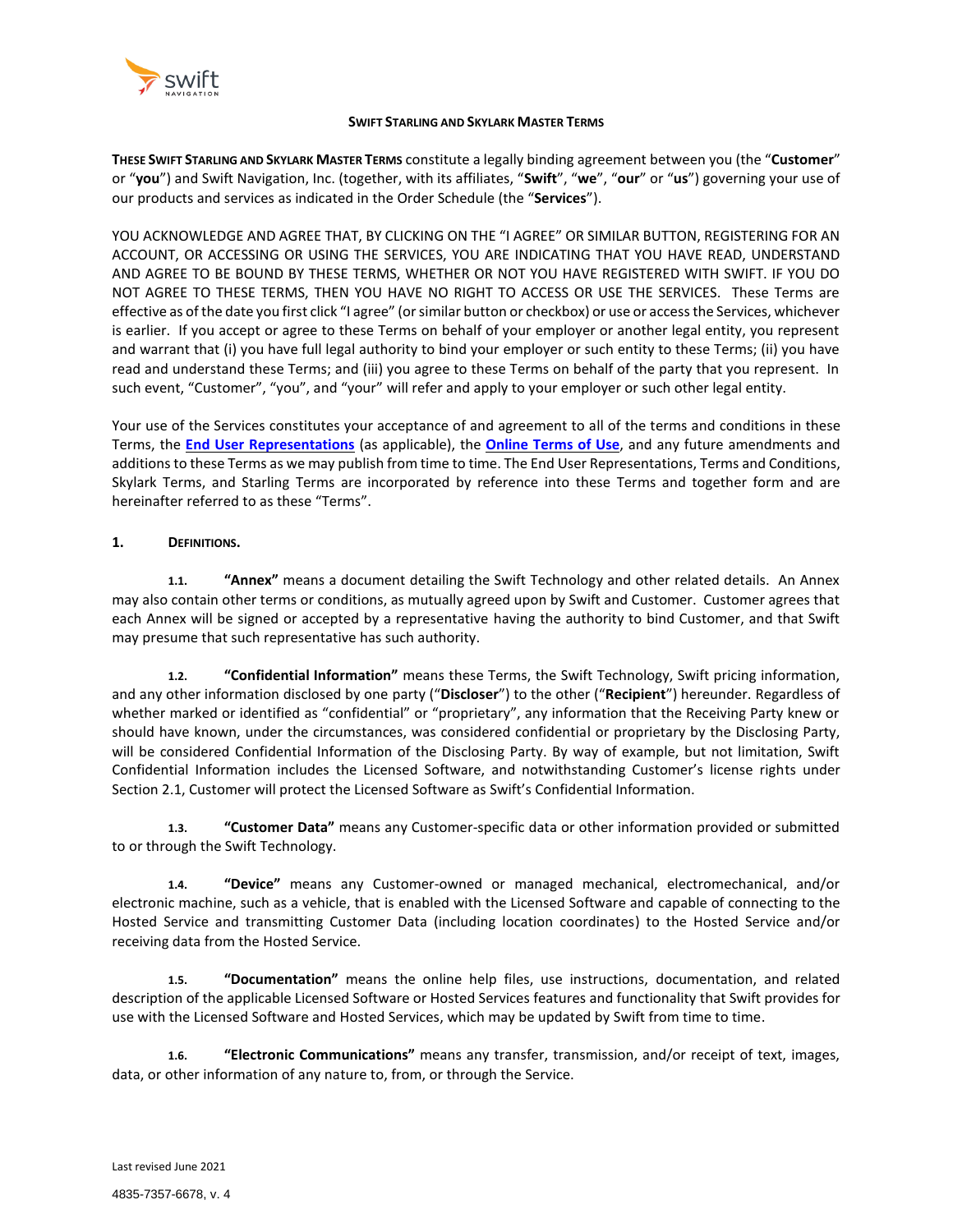

**1.7.** "**Trial Period**" means the period of time specified in the applicable Order Schedule and as further defined in Section 2.6.

**1.8. "Executable Code"** means the fully compiled version of a software program that can be executed by a computer and used by an end user without further compilation.

**1.9. "Feedback"** means any and all suggestions, ideas, enhancement requests, error identifications or other information related to the Licensed Software, Documentation, and other items provided hereunder and/or relating to Customer's use thereof.

**1.10. "Hosted Service(s)"** means the SaaS-based service(s) provided by Swift pursuant to an Order Schedule commonly referred to as "**Skylark**".

**1.11. "Intellectual Property Rights"** means all present and future worldwide patents, copyrights, trademarks, service marks, trade names, domain name rights, know-how, and other trade secret rights, and all other proprietary rights.

**1.12.** "**Integration Code**" means the Enterprise SSR Reference example code supplied by Swift for implementation of the "SSR gateway" and "SSR tile distribution" as described therein to facilitate correct caching and lookup of the SSR data.

**1.13. "Licensed Information"** means any data or content provided by Swift in connection with the Hosted Service.

**1.14. "Licensed Software"** means the Starling Positioning System provided hereunder and as further described in the Order Schedule, whether as on-premise software, test/development software, interface software, or otherwise, as well as any and all associated algorithms, processes, data, and/or reports, including any and all associated enhancements, improvements, modifications, and derivative works thereof or relating thereto. The Licensed Software it also commonly referred to as "**Starling**".

**1.15. "Order Schedule"** means a document that details the Service(s) to be provided by Swift, the associated fees, and other related details. An Order Schedule may be used in connection with, or in lieu of, an SOW and multiple Order Schedules may be issued as applicable. All mutually executed Order Schedule(s) are deemed incorporated herein by this reference. Each Order Schedule is intended to define a separate contract particular to that order, incorporating by reference these Terms. An Order Schedule may also contain other terms or conditions, mutually agreed upon by Swift and Customer, which apply specifically to that particular order/contract. Customer agrees that each Order Schedule will be accepted by a representative having the authority to bind Customer, and that Swift may presume that such representative has such authority. A binding order is created when Customer accepts an Order Schedule.

**1.16. "Professional Services"** means the implementation, configuration, and/or training, services to be provided by Swift to Customer pursuant to an SOW and/or Order Schedule.

**1.17. "Purpose"** means use of the Swift Technology, in a controlled, non-safety-critical environment, solely on the device(s) and/or platform(s) expressly set forth in the Order Schedule, in connection with the use case(s) expressly identified in the Order Schedule, and solely if described in the Order Schedule, connecting the Licensed Software to the Hosted Services.

**1.18. "Service Term"** means the specified period in an applicable order form during which the Hosted Service is available.

**1.19. "Support Services"** means Swift's standard maintenance and support services, as further described in the Skylark Terms.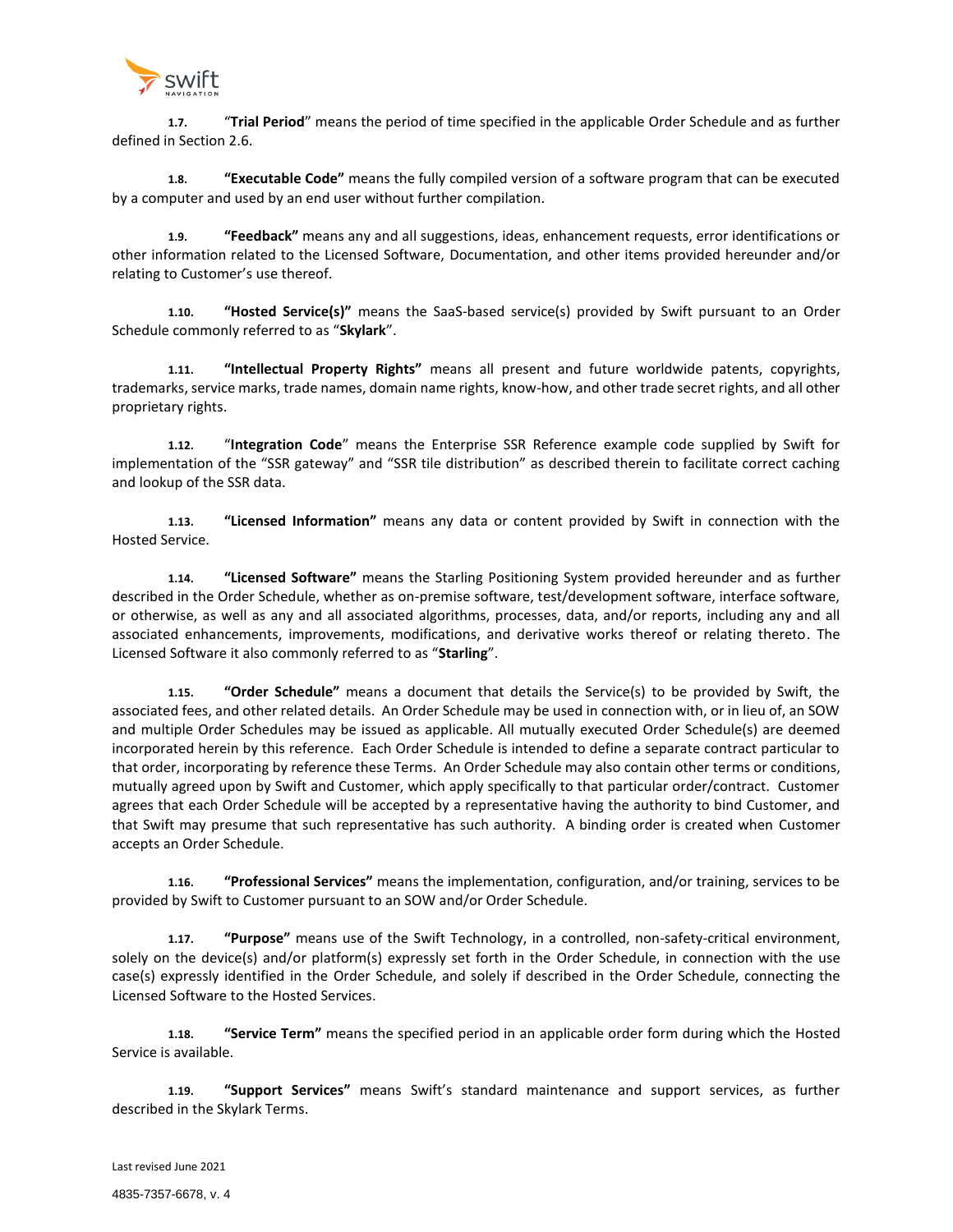

**1.1. "Swift Technology"** means the technology provided via the Services, including hardware provided by Swift in connection with an SOW and/or Order Schedule, the firmware provided for such hardware (including any firmware updates), and any and all associated enhancements, improvements, modifications, and derivative works to any of the foregoing, as well as any and all suggestions, ideas, enhancement requests, and feedback relating thereto.

**1.20. "Use Term"** means the Trial Period or Service Term, as applicable and as indicated on the applicable Order Schedule.

**1.21. "User"** means a Customer employee who uses the Licensed Software on Customer's behalf.

**1.22. "Virus"** means any computer code intentionally designed to (a) disrupt, disable, harm, or otherwise impede in any manner the proper operation of a computer program or computer system or (b) damage or destroy any data files residing on a computer system without the user's consent.

## **2. PROVISION OF SWIFT TECHNOLOGY.**

**2.1. Starling.** This Section 2.1 applies if you purchased a Device pursuant to an applicable Order Schedule. Subject to these Terms, Swift grants to Customer a non-exclusive, non-transferable (but subject to the assignment provisions hereunder), perpetual, fee-bearing license within the territory specified in the applicable Order Schedule(s) to install and use (and to authorize Users to install and use) one copy of the Licensed Software per Device purchased, in Executable Code only, solely for Customer's internal business purposes, meaning use in connection with Customer's routine business operations, which for clarity, excludes use in a service-bureau or timesharing environment, or similar provision of the Licensed Software to third parties. Subject to payment by Customer of the applicable fees, Swift will provide to Customer maintenance and support services for the Licensed Software in accordance with Swift's then-current policies and procedures. Additional details regarding Swift's Starling Maintenance and Support Services are set forth **[herein](#page-14-0)**.

**2.2. Skylark.** This Section 2.2 applies if you purchased access to the Hosted Service pursuant to an applicable Order Schedule. Subject to these Terms, during the applicable Use Term, Swift will provide Customer with the Hosted Service described in these Terms and on one or more Order Schedule(s). Swift will host the Hosted Service (either directly or through a third-party hosting services provider) and may update the content, functionality, and user interface of the Hosted Service from time to time. Swift will use commercially reasonable efforts to ensure that any changes made to the Hosted Service will not materially diminish its core functionality, performance or security. Unless otherwise specified in the applicable Order Schedule, the Hosted Services are purchased on a subscription basis. Accordingly, subject to the terms and conditions of these Terms, Customer is hereby granted a limited, personal, non-exclusive, worldwide, non-sublicensable, nontransferable right to access and use the Hosted Service via the Device and display the Swift Technology on the Device during the applicable Use Term, solely for Customer's internal business purposes in connection with the use case(s) (if any) set forth in the Order Schedule. For clarity, each subscription will be tied to one (1) Device. Swift reserves all rights not expressly granted hereunder. Swift may create and maintain administrative, support, system, and maintenance accounts within the Hosted Service, all with Customer Data access for Swift and its service providers and other personnel, in order to deliver the Hosted Service and perform all other activities set forth in or contemplated by these Terms. Customer acknowledges that in order to use the Hosted Service, (a) Customer must (i) independently have or must independently obtain Internet access, either directly or through devices that access Web-based content, as well as browser software that supports protocols used by Swift; and (ii) follow logon procedures for the services that support such protocols; and (b) Swift assumes no responsibility for the foregoing. Additional details regarding Swift's Support Services are set forth **[herein](#page-18-0)**.

**2.3. Access and License Restrictions.** Customer will store the Swift Technology in a secured environment at all times. Customer will not (nor authorize any third party to): (i) sublicense, sell, transfer, assign, distribute or commercially exploit the Swift Technology, or provide access to the Swift Technology to any third party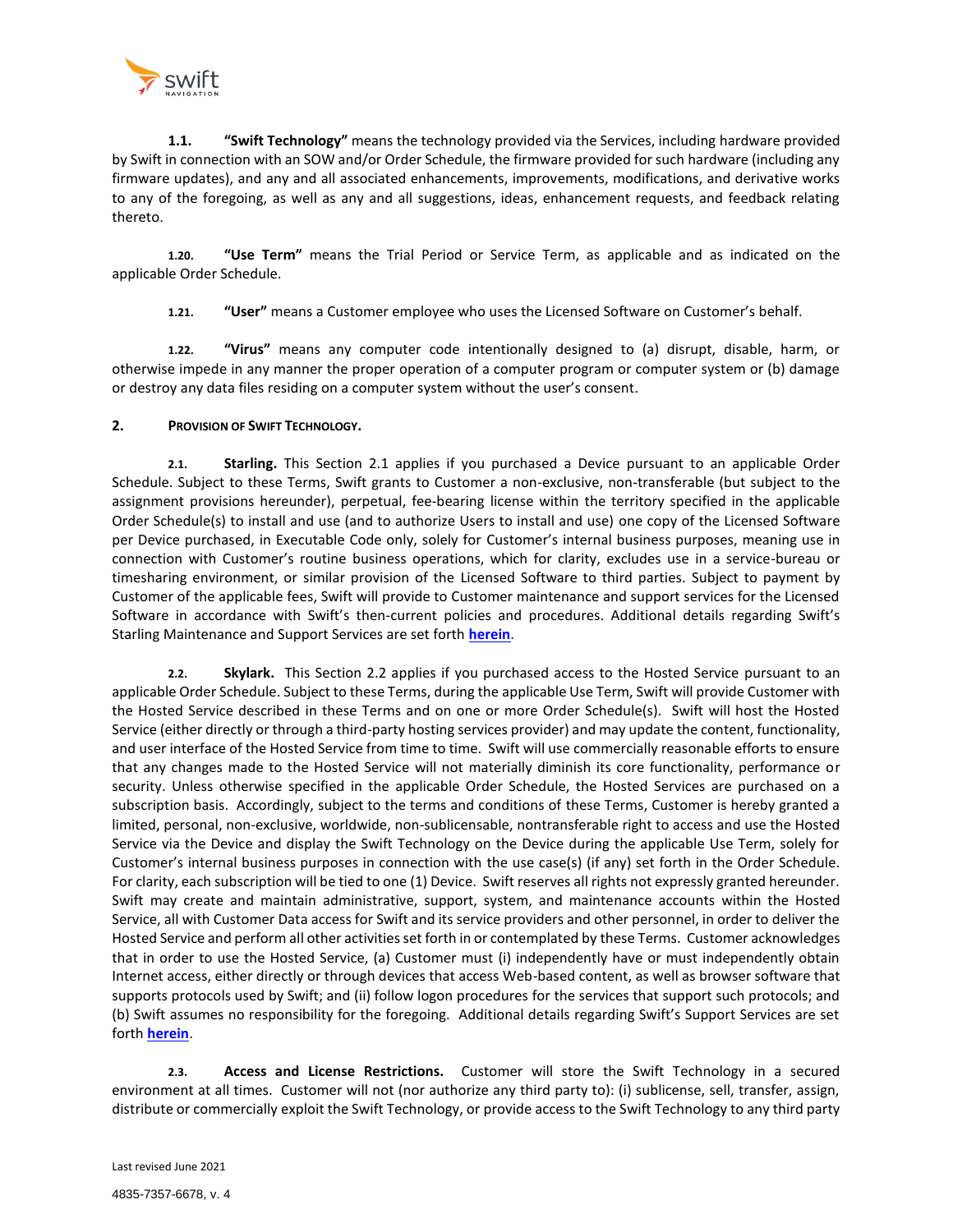

other than Users; (ii) modify, adapt, translate or create derivative works based on the Swift Technology; (iii) create Internet "links" to the Swift Technology or otherwise link the Swift Technology to any third party technology, applications, or services; or (iv) reverse engineer or access the Swift Technology to build a product using features, functions or graphics similar to the Swift Technology; (v) copy any features, functions or graphics of the Swift Technology; (vi) allow User subscriptions to be shared or used by more than one individual User (except that User subscriptions may be reassigned to new Users replacing individuals who have terminated employment or otherwise changed job status or function and no longer need to use the Swift Technology for the Purpose); (vii) allow subscriptions for one use case to be used for any other use case; (viii) use the Swift Technology to: (a) send or store infringing, obscene, threatening, harmful, libelous, or otherwise unlawful material, including material harmful to children or violative of privacy rights; (b) send or store software viruses, worms, Trojan horses or other harmful computer code, files, or scripts; (c) interfere with or disrupt the integrity or performance of the Swift Technology or the data contained therein; or (d) attempt to gain unauthorized access to the Swift Technology or its related systems or networks; (e) provide or disclose to, or permit use of the Swift Technology by, persons other than Users, without Swift's prior written consent on a case-by-case basis, which consent may be granted or withheld in Swift's sole discretion; or (f) use the Swift Technology other than in connection with the Purpose.

**2.4. Custom Development and Enhancement Requests.** These Terms do not include programming services for new software. Such work, if negotiated and agreed to between Swift and Customer, will be the subject of a separate agreement for development services between the parties. The fees, payment terms and delivery schedules related to such work will be as outlined in such agreement for development services and are independent of Licensed Software or services provided under these Terms. Customer acknowledges that Swift is not a contract development organization, but rather Swift is a software developer that licenses the Licensed Software within specified industries. As such, Customer further acknowledges that the Licensed Software is a major and valuable asset of Swift's business and, as such, Swift will have complete control of the design and development of the Licensed Software. Therefore, Swift has the right, and sole discretion, to reject any request for enhancement or modification to the Licensed Software by Customer or any User.

**2.5. Trial Subscriptions.** If Customer receives free access or a trial or evaluation subscription to the Hosted Service (a "**Trial Subscription**"), Customer may use the Hosted Service in accordance with Section 2.2 of these Terms for the period designated in the Order Schedule or otherwise by Swift (and if not designated, then for thirty (30) days) ("**Trial Period**"). Trial Subscriptions are permitted solely for Customer's use to determine whether to purchase a full subscription to the Hosted Service. Customer may not use a Trial Subscription for any other purposes. At the end of the Trial Period, the Trial Subscription will expire, all Customer Data will be permanently deleted, unless Customer purchases a paid subscription to the Hosted Service (provided that the paid subscription is for the same Swift product). If Customer purchases a full subscription, all of the terms and conditions in these Terms will apply to such purchase and the use of the Hosted Service. Each party has the right to terminate a Trial Subscription at any time. NOTWITHSTANDING ANYTHING IN THESE TERMS TO THE CONTRARY, SWIFT WILL HAVE NO WARRANTY, INDEMNITY, SUPPORT, OR OTHER OBLIGATIONS WITH RESPECT TO TRIAL SUBSCRIPTIONS (WHICH ARE PROVIDED "AS IS" AND "WITH ALL FAULTS").

**2.6. Storage Limits.** In the event that the Order Schedule specifies a database storage limit for the Services, Customer agrees not to exceed such limit, and that if Customer does exceed such limit, Swift reserves the right to charge and Customer agrees to pay for such additional access, as set forth in the Order Schedule (or if not set forth in the Order Schedule), according to Swift's then current pricing for excess usage.

# **3. CUSTOMER RESPONSIBILITIES.**

**3.1. Compliance with Laws.** Customer will abide by all applicable laws, treaties and regulations regarding use of the Services.

**3.2. Responsibility for Users; Safeguarding Access Credentials.** Customer will abide by all applicable laws and regulations regarding use of the Swift Technology. Customer will be responsible for Users' acts and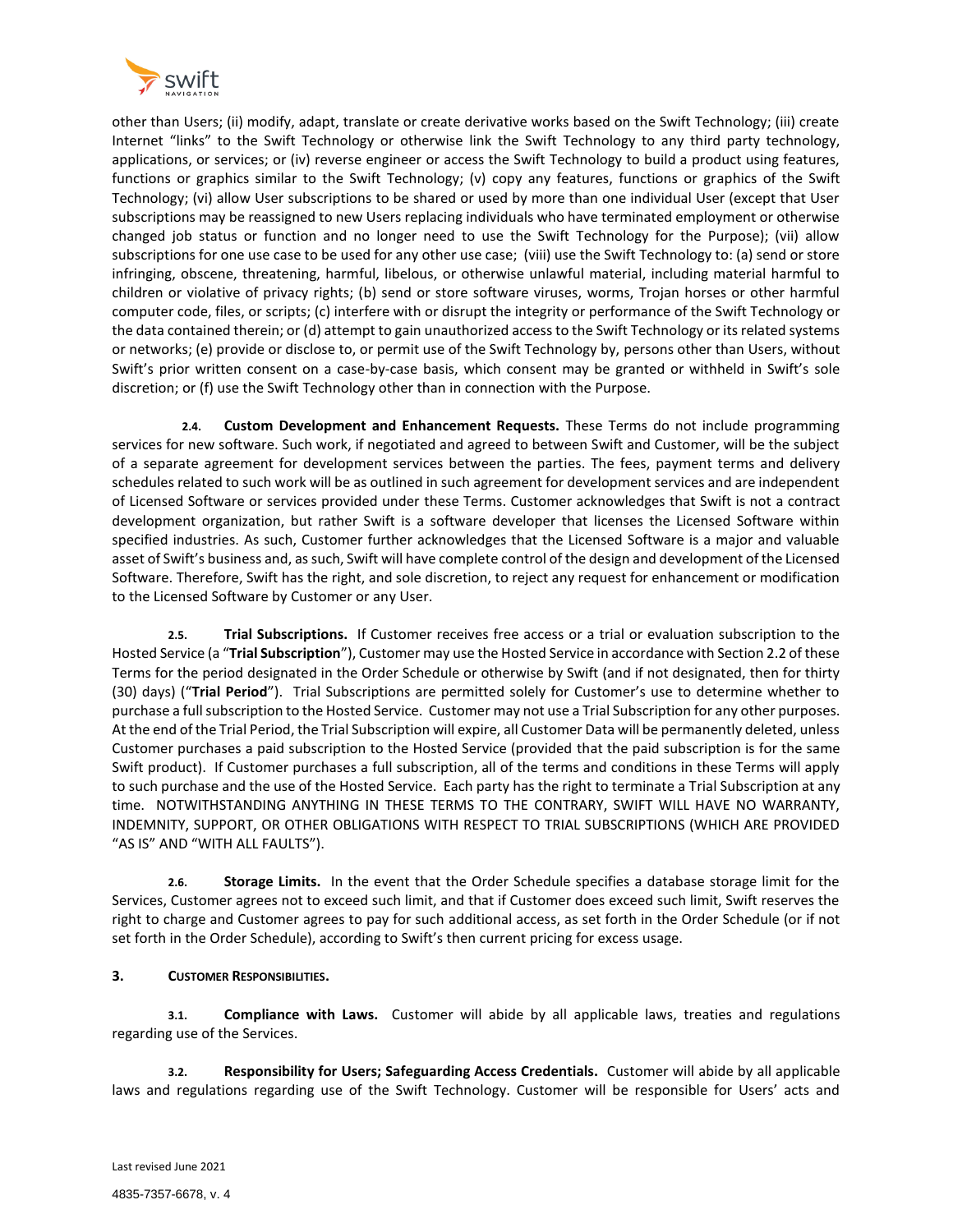

omissions, as well as access to and use of the Swift Technology by any person logging in under a User ID registered under Customer's account or providing Customer Data hereunder.

**3.3. Provision of Customer Data; Responsibility for Customer Data Issues.** Customer acknowledges that by transmitting Customer Data hereunder, Customer is making information available for use by Swift on an aggregated, anonymized basis. Accordingly, Customer grants Swift a nonexclusive, perpetual, irrevocable, transferable, sublicensable, fully paid-up, worldwide license to de-identify Customer Data and to use Customer Data on an aggregated, anonymized basis for Swift business purposes, including providing and improving Swift Technology and other Swift products and services. Customer is entirely responsible for obtaining all rights related to the Customer Data required by Swift to perform Swift's obligations and to exercise Swift's rights hereunder.

**3.4. Responsibility for Customer Data Issues.** Swift is not obligated to screen Customer Data, although Swift reserves the right to screen Customer Data and to suspend access to Customer Data that Swift reasonably considers may breach these Terms or any applicable law. Swift will notify Customer as soon as practicable if Swift suspends access to any Customer Data and will restore access to such Customer Data as soon as, in Swift's reasonable opinion, doing so would not place Swift at risk of loss or damage. Swift is not liable for any damage or loss caused by Swift's decision to suspend access to Customer Data for any permissible reason under these Terms. Customer is entirely responsible for the content and delivery of Customer Data, including without limitation, the accuracy, usefulness, timeliness, completeness, appropriateness, quality, integrity, reliability, and legal sufficiency of Customer Data, and for obtaining all rights related to the Customer Data required by Swift to perform the Services and other obligations, and to exercise all rights, hereunder. Customer is responsible for ensuring Customer Data is correctly addressed and timely and does not represent a breach of any obligations to a third party or of law.

**3.5. Security/Data Integrity.** Swift will maintain reasonable administrative, physical, and technical safeguards designed for the protection, confidentiality, and integrity of Customer Data. The terms of Swift's standard data processing addendum ("**DPA**"), a copy of which will be made available at [DPA,](https://www.shopify.ca/legal/dpa) are hereby incorporated by reference and shall apply to the extent Customer Data includes Personal Data, as defined in the DPA. To the extent Personal Data from the European Economic Area (EEA), the United Kingdom and Switzerland are processed by Swift, the Standard Contractual Clauses shall apply, as further set forth in the DPA. For the purposes of the Standard Contractual Clauses, Customer is the data exporter, and Customer's acceptance of these Terms shall be treated as its execution of the Standard Contractual Clauses and Appendices.

# **3.6. Responsibility for Personal Data.**

**(a) General.** Customer, on behalf of itself and all Users (whose prior written permission Customer represents and warrants that Customer has obtained) agrees to allow Swift and its Affiliates and their personnel to store and use Customer's and Users' contact information, including names, phone numbers, and e-mail addresses, in every jurisdiction in which the foregoing individuals reside and/or conduct business. Such information will be processed and used only in connection with the parties' business relationship described and contemplated hereunder, including the provision of the Services hereunder, and may be provided to Swift and its Affiliates and its and their personnel, contractors, business partners, and assignees for uses consistent with their collective business activities, including communicating with Customer (for example, for processing orders).

**(b) Swift's Responsibilities.** Customer represents that (i) Customer is duly authorized to provide personal data to Swift and Customer does so lawfully in compliance with relevant legislation, (ii) Swift and any entity within the Swift group of companies (each, a "**Swift Entity**") or its subcontractors can process such data and (iii) Swift may disclose such data to any Swift Entity and its subcontractors for the purpose of satisfying its obligations to Customer and may transfer such data to countries outside of the country of origin. The Swift Entities have committed to comply with relevant data protection/privacy legislation, and to the extent Customer Data includes personal data protectible under laws requiring a data processing addendum to be executed, then the terms of Swift's standard data processing addendum ("**DPA**"), a copy of which will be made available at [DPA,](https://www.shopify.ca/legal/dpa) are hereby incorporated by reference. To the extent Personal Data, as defined in the DPA, from the European Economic Area (EEA), the United Kingdom and Switzerland are processed by Swift, the Standard Contractual Clauses shall apply, as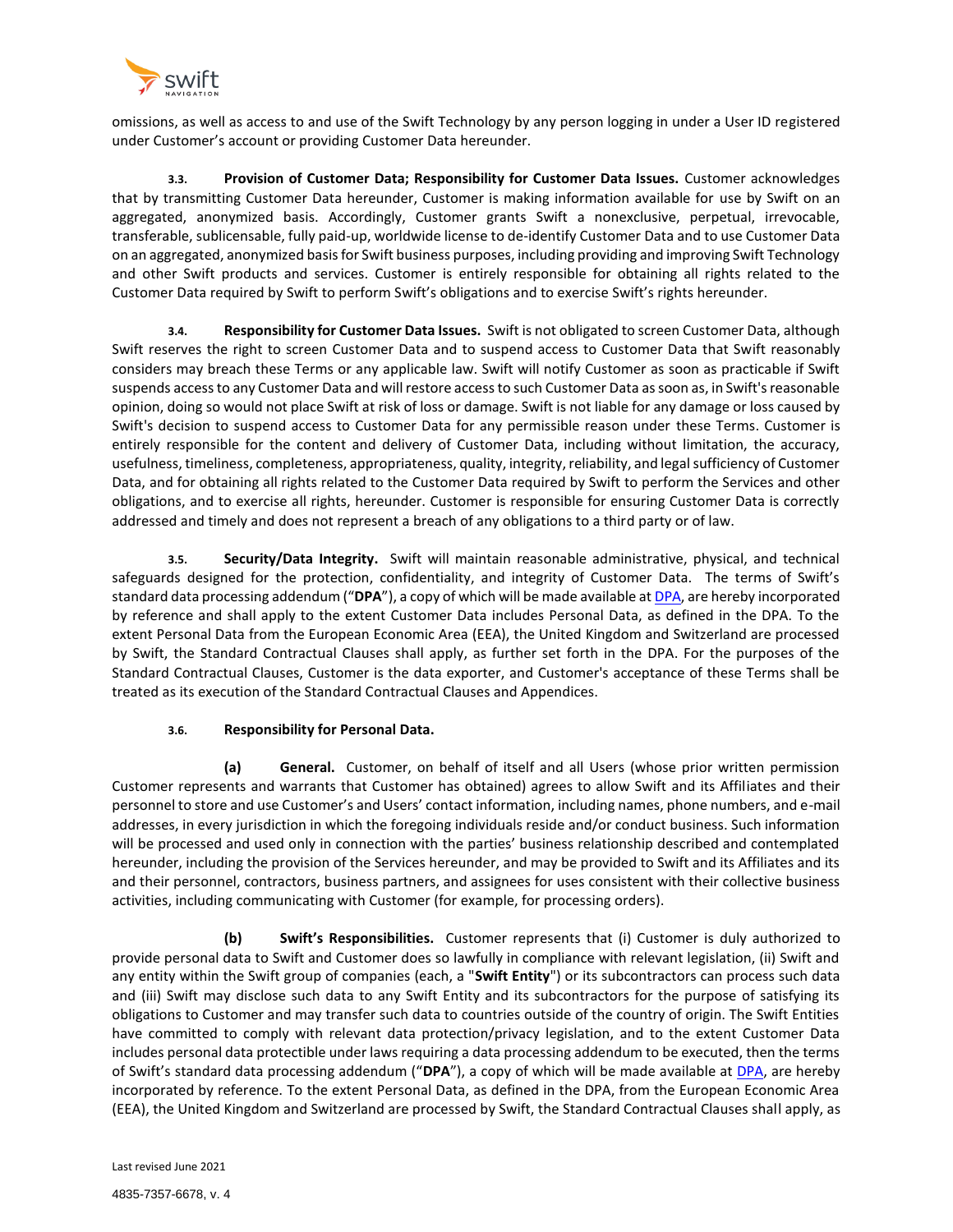

further set forth in the DPA. For the purposes of the Standard Contractual Clauses, Customer is the data exporter, and Customer's acceptance of these Terms shall be treated as its execution of the Standard Contractual Clauses and Appendices.

**(c) Customer's Responsibilities.** Without prejudice to clauses (a) and (b) above, Customer is responsible for: (i) any required notices, consents, and/or authorizations related to Customer's (or any User's) provision of, and Swift's processing of, Customer Data (including any personal data) as part of the Services; (ii) any security vulnerabilities, and the consequences of such vulnerabilities, arising from Customer Data, including any viruses, Trojan horses, worms, or other harmful programming routines contained in Customer Data, and (iii) any use by Customer or any User(s) of the Services in a manner that is inconsistent with the terms of this agreement. To the extent that Customer (or any User) disclose(s) Customer Data to a third party that is not subject to any restriction on the disclosure of the Customer Data, Swift is no longer responsible for the security, integrity, or confidentiality of such Customer Data.

**(d) Data Restrictions.** Unless specified in an Order Schedule, Customer Data will not include any sensitive or special data that imposes specific data security or data protection obligations on Swift in addition to or different from those described herein (or in Swift's form of data protection addendum).

# **4. INTELLECTUAL PROPERTY OWNERSHIP.**

**4.1. Customer Ownership.** As between Swift and Customer, Customer owns all right, title and interest, including all related Intellectual Property Rights, in and to the Customer Data. This includes any data, or other information that is logged, input, or uploaded by Customer or a User during Customer's (or such User's) use of the Swift Technology for the Purpose.

**4.2. Swift Ownership.** As between Swift and Customer, Swift (or its licensors and suppliers) owns and will continue to own all right, title and interest, including all related Intellectual Property Rights, in and to the Swift Technology and all technologies related thereto. No jointly owned intellectual property is created under or in connection with these Terms. Customer acknowledges that the Swift name, the Swift logo, and the product names associated with the Swift Technology are trademarks of Swift or third parties, and no license to such marks is granted herein.

**4.3. Feedback.** If Customer provides Swift with Feedback, Swift owns and will continue to own such Feedback, exclusively. Customer hereby assigns to Swift all right, title and interest in and to all Feedback, including all Intellectual Property Rights therein, and agrees to assist Swift in perfecting such rights and obtaining assignments of such rights from all individuals involved in generating the Feedback. If such assignment is deemed unenforceable for any reason, then Customer waives any and all rights as to Feedback, and hereby grants Swift an unlimited, perpetual, irrevocable, sublicensable, transferable, fully paid up and royalty-free license to use and exploit Feedback in any manner that Swift deems appropriate, in Swift's sole discretion. Without limiting the generality of the foregoing, Customer acknowledges and agrees that providing Feedback is entirely optional, and Customer's rights under these Terms will not be affected if Customer should choose to not provide Feedback.

**4.4. No "Sale" of Licensed Software, etc.** Customer acknowledges and agrees that: (i) Customer is only licensing the right to use the Licensed Software, Documentation, and related materials provided hereunder, (ii) by providing the Licensed Software under these Terms, Swift is not selling but, rather, is only licensing the right to "use" the Licensed Software, the Documentation, and related materials, and (iii) no sale or other transfer of any title or ownership or any proprietary interest therein is contemplated hereunder.

**4.5. Reservation of Rights.** Swift and its licensors and suppliers reserve all rights in and to the Licensed Software, Documentation, and related materials not expressly granted to Customer hereunder, and there are no implied licenses granted hereunder. Customer will not remove, alter, or obscure any proprietary rights notices on the Licensed Software, Documentation, or related materials, nor authorize any third party to do so.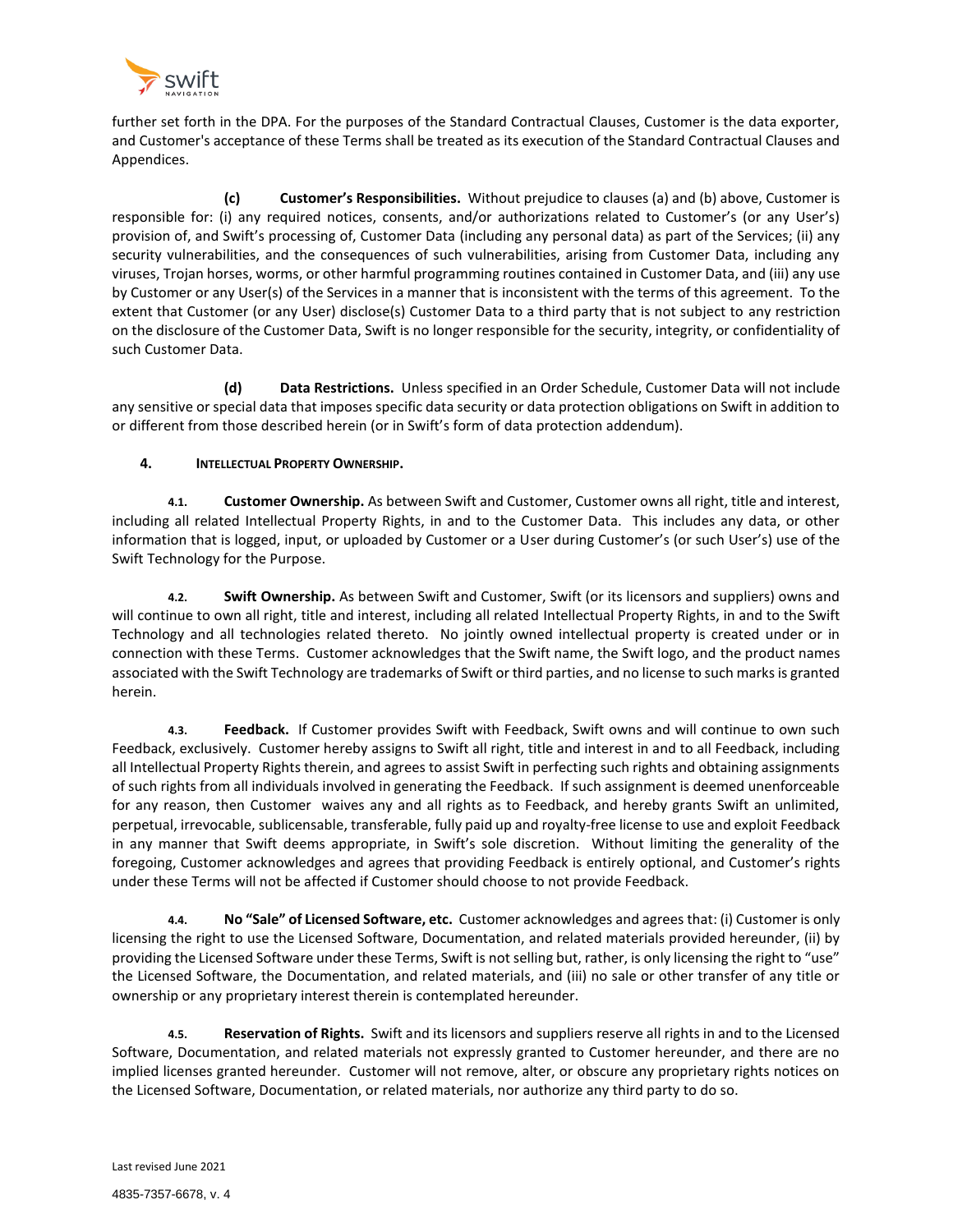

**4.6. Third Party Code.** The products and/or services provided hereunder may incorporate or be provided with third party software, including open source software (collectively, "**Third Party Code**"), as detailed on Swift's website, [www.swiftnav.com/legal/thirdpartycode.](http://www.swiftnav.com/legal/thirdpartycode) Such Third Party Code is provided under and subject to the terms and conditions of the Third Party Code licensors and/or suppliers. Swift will use commercially reasonable efforts to update the web page identified above, so that such information remains current; however, Customer acknowledges and agrees that if the applicable Third Party Code licensor or supplier does not notify Swift of updated terms, the Swift website may not be up-to-date at all times, and Swift will not be responsible in such event. In the event of a conflict between the licenses granted to Customer under these Terms and the licenses applicable to the Third Party Code, the latter will be controlling. For clarity, Third Party Code is not subject to the warranty or indemnity protections set forth herein; however, the warranty disclaimers and limitation of liability provisions set forth in these Terms will apply.

**4.7. DELIVERY.** Following payment pursuant to an applicable Order Schedule, Swift will make the Licensed Software and the Documentation available to Customer, via FTP or another industry-standard download mechanism. This master copy of the Licensed Software and the Documentation will be deemed irrevocably accepted upon delivery.

# **5. FEES AND PAYMENT.**

**5.1. Fees.** Customer will pay to Swift a non-refundable fee as specified in an applicable Order Schedule. If applicable, Customer will also pay Swift annual renewal fees and/or support fees, as specified in an applicable Order Schedule. Fees are a factor of subscription volume, length of service term, data volume, named active users, and other commercial factors. Except as otherwise specified in these Terms or in an Order Schedule, (i) fees are quoted and payable in United States dollars (ii) fees are based on services purchased and data volume used and not actual usage, and (iii) payment obligations are non-cancelable and fees paid are non-refundable and (iv) the number of subscriptions purchased cannot be decreased during the relevant subscription term stated on the Order Schedule. If an Order Schedule specifies any limits for the applicable Hosted Service or Licensed Software, Customer agrees not to exceed such limit(s); otherwise, Swift will charge for, and Customer agrees to pay for such additional access.

**5.2. Payments.** Except as otherwise provided in Section 5.1 or an applicable Order Schedule, Customer will pay to Swift all fees required under Section 5.1 and these Terms within thirty (30) days after the date of the invoice therefor.

**5.3. Taxes.** Customer will be responsible for payment of all taxes (other than taxes based on Swift's income), fees, duties, and other governmental charges, and any related penalties and interest, arising from the payment of fees to Swift under these Terms or the delivery or license of the Licensed Software to Customer. Customer will make all payments of fees to Swift free and clear of, and without reduction for, any withholding taxes; any such taxes imposed on payments of fees to Swift will be Customer's sole responsibility, and Customer will provide Swift with official receipts issued by the appropriate taxing authority, or such other evidence as the Swift may reasonably request, to establish that such taxes have been paid.

**5.4. Audit.** Swift will have the right, upon at least thirty (30) calendar days' prior notice, to inspect or have an independent audit firm selected by Swift inspect Customer's facilities and audit Customer's records relating to Customer's activities pursuant to these Terms in order to verify that Customer has paid to Swift the correct amounts owed under these Terms and otherwise complied with the terms of these Terms. The audit will be conducted at Swift's expense, unless the audit reveals that Customer has underpaid the amounts owed to Swift by five percent (5%) or more in any quarter, in which case Customer will reimburse Swift for all costs and expenses incurred by Swift in connection with such audit. Customer will promptly pay to Swift any amounts shown by any such audit to be owing.

**5.5. Suspension**. Without limiting Swift's termination rights set forth herein, Swift reserves the right, upon written notice to Customer (email sufficing) to suspend or interrupt Customer's use of the Licensed Software, cease providing Licensed Software updates, and/or suspend delivery of technical support to Customer while any fees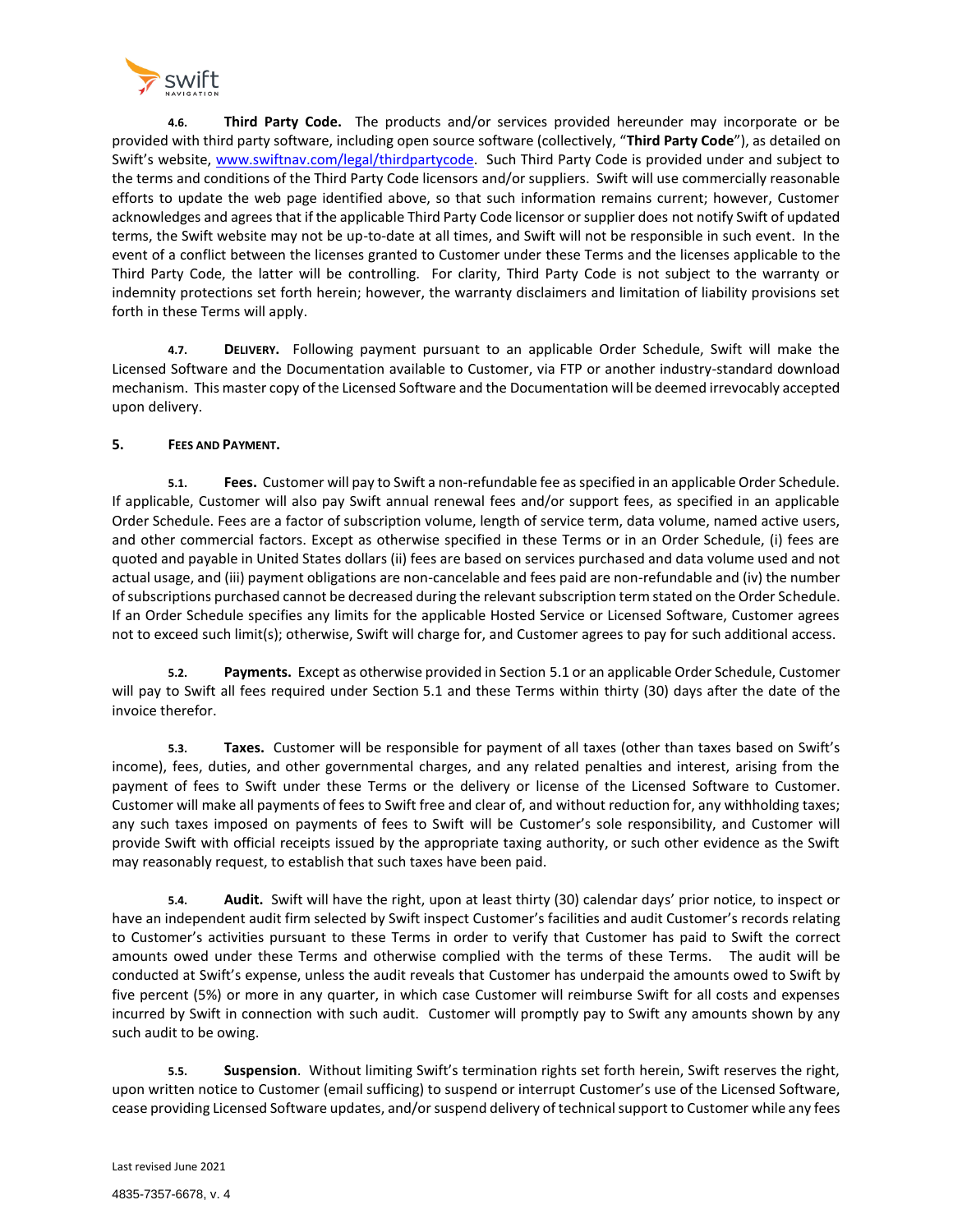

remain unpaid for fifteen (15) days after Swift provides prior written notice (including by way of email) of such unpaid Fees to Customer. Swift will not be precluded from exercising any additional available remedies.

**5.6. Invoice Disputes.** In the event Customer in good faith disputes a portion of an unpaid invoice, Customer will notify Swift within thirty (30) days from the date of such unpaid invoice. Customer agrees to provide reasonable supporting documentation to Swift concerning any amount disputed, along with Customer's dispute notice, and Customer acknowledges and agrees that invoices issued in accordance with the Order Schedule will be presumed to be valid and payable. The amount not in dispute (i.e., not subject to a timely dispute notice) shall be paid in accordance with the terms of these Terms. Once an invoice dispute is resolved, Customer will pay within thirty (30) days of dispute resolution. If necessary, Swift will reissue an invoice for the undisputed and disputed portions of the invoice to facilitate Customer's payment of the undisputed invoiced amounts.

## **6. WARRANTIES AND DISCLAIMERS.**

**6.1. Starling.** This Section 2.1 applies if you purchased a Device pursuant to an applicable Order Schedule.

**(a) Performance.** For a period of ninety (90) days after date on which the initial Licensed Software is first made available to Customer pursuant to Section 2.1 (the "**Software Warranty Period**"), Swift warrants to Customer alone that the Licensed Software, when used as permitted under these Terms and in accordance with the instructions in the Documentation (including use on a computer hardware and operating system platform supported by Swift), will operate substantially as described in the Documentation. Swift does not warrant that use of the Licensed Software will be error-free or uninterrupted. Swift will, at its own expense and as its sole obligation and Customer's exclusive remedy for any breach of this warranty, use commercially reasonable efforts to correct any reproducible error in the Licensed Software reported to Swift by Customer in writing during the Software Warranty Period or, if Swift determines that it is unable to correct the error, Swift will refund to Customer the license fees actually paid by Customer to Swift for the affected Licensed Software, in which case these Terms and the rights licensed to Customer hereunder will terminate. Any such error correction provided to Customer will not extend the original Software Warranty Period.

**(b) Viruses.** Swift will use commercially reasonable efforts in screening the Licensed Software before delivery, to reduce the possibility of the existence of a Virus. If Swift performs such screening, but Customer is able to demonstrate that the Licensed Software supplied by Swift is the source of a Virus introduced into Customer's computing environment, Swift's sole obligation will be to deliver a new copy or copies of the Licensed Software free of the identified Virus, at no charge to Customer. Customer acknowledges that not all Viruses can be detected by such programs and, therefore, Swift does not represent or warrant that the Licensed Software or other materials provided to Customer hereunder will be free of Viruses. In such regard, Customer further acknowledges that Customer is responsible for mitigating the risk of Viruses by running up-to-date antivirus software on Customer's systems on which the Licensed Software or other materials provided hereunder are installed and/or used.

**6.2. Skylark.** This Section 6.2 applies if you purchased access to the Hosted Service pursuant to an applicable Order Schedule. Further this Section 6.2 applies only during a Service Term and does not apply during a Trial Period.

**(a) Hosted Service.** Swift warrants that the applicable Hosted Service, when used in accordance with the instructions in the Documentation and these Terms, will conform to the specifications for such platform expressly set forth in the applicable Documentation. Customer will have thirty (30) days following the commencement of the initial Service Term hereunder to notify Swift of a breach of the foregoing warranty, in which event, Swift's entire liability and Customer's sole and exclusive remedy for such breach will be, at Swift's election, to either: (A) reperform, modify, or replace the Service so that it so conforms to such warranty; or (B) provide a refund of the fees paid for the affected Service, and solely as to the refunded Service, these Terms, and Customer's right to access such Service will immediately terminate. Any remedy provided by Swift will not extend the original warranty period. Swift will have no obligation under these Terms to correct, and Swift makes no warranty with respect to, errors caused by or relating to: (1) use of the Service in a manner inconsistent with the Documentation or these Terms; or (2) third party hardware or software misuse, modification, or malfunction.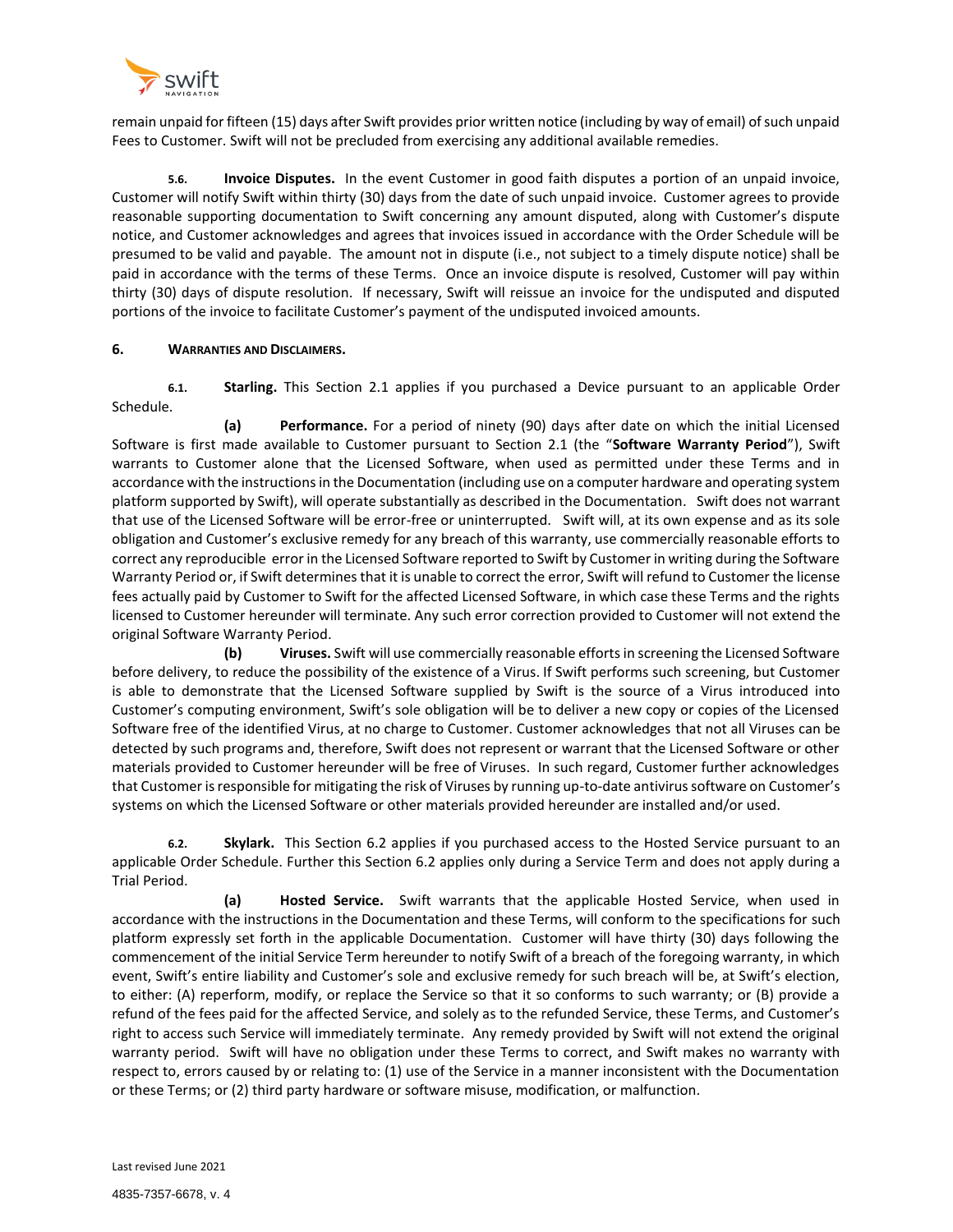

**(b) Professional Services.** Swift warrants that the Professional Services will be performed in a professional and workmanlike manner consistent with industry standards. Customer will have thirty (30) days following the performance of each Professional Service to notify Swift of a breach of the foregoing warranty as to such Professional Service, in which event, Swift's entire liability and Customer's sole and exclusive remedy for such breach will be, at Swift's election, to either: (A) reperform the Professional Service so that it so conforms to such warranty; or (B) provide a refund of the fees paid for the affected Professional Service, and solely as to the refunded Professional Service, these Terms, and Customer's right to access such Professional Service will immediately terminate. Any remedy provided by Swift will not extend the original warranty period. Swift will have no obligation under these Terms to correct, and Swift makes no warranty with respect to, errors caused by or relating to use of the Professional Service (or its deliverable(s)) independently from the Hosted Service.

**(c) Noninfringement.** Swift warrants that the Service, when used in accordance with the instructions in the Documentation and these Terms, does not and will not infringe or misappropriate any third party's Intellectual Property Rights. As Swift's sole and exclusive obligation and Customer's sole and exclusive remedy for breach of the foregoing warranty, Swift will indemnify Customer as set forth in Section 9.

**(d) Licensed Information.** Swift (on behalf of itself and its suppliers and licensors) represents and warrants that the Licensed Information is provided according to industry standards, and that Swift exercises reasonable care in collecting such Licensed Information and producing related reports in connection with the Hosted Service. For clarity, Customer acknowledges that Swift (and its suppliers and licensors) collect data from a number of third party sources and accordingly, Swift and its suppliers and licensors do not and cannot warrant the validity, genuineness, or accuracy of the Licensed Information or the related reports.

**6.3. Disclaimers.** UNLESS EXPRESSLY PROVIDED IN SECTIONS 6.1 AND 6.2, ALL REPRESENTATIONS AND WARRANTIES, EXPRESS, IMPLIED, OR STATUTORY, INCLUDING ANY IMPLIED WARRANTY OF MERCHANTABILITY, FITNESS FOR A PARTICULAR PURPOSE, TITLE, NON-INFRINGEMENT OF THIRD PARTY RIGHTS, QUALITY, ACCURACY, OR QUIET ENJOYMENT, ARE DISCLAIMED BY SWIFT, ON BEHALF OF ITSELF AND ITS SUPPLIERS AND LICENSORS. SWIFT'S SERVICES MAY BE SUBJECT TO, AND SWIFT IS NOT RESPONSIBLE FOR, LIMITATIONS, RISKS, AND OTHER PROBLEMS INHERENT IN ELECTRONIC COMMUNICATIONS, AND SWIFT DOES NOT WARRANT THAT USE OF THE SWIFT TECHNOLOGY IS RISK-FREE. SWIFT DOES NOT PROVIDE REPRESENTATIONS, WARRANTIES, OR ASSURANCES AGAINST INTERCEPTIONOF ACCESS, ANDSUBJECT TOSECTION 3.2, SWIFT ISNOT RESPONSIBLE FORANYUNAUTHORIZED ACTS RESULTING IN LOSS OF OR DAMAGE TO CUSTOMER DATA OR OTHER PROPERTY IN CONNECTION WITH CUSTOMER'S USEOF THE SWIFT TECHNOLOGY. THE SWIFT TECHNOLOGY ANDOTHER MATERIALS PROVIDEDBY SWIFTHEREUNDER ARE NOT DESIGNED, INTENDED, OR CERTIFIED FOR USE IN CONNECTION WITH THE OPERATION OF WEAPONS, WEAPONS SYSTEMS, NUCLEAR INSTALLATIONS, MEANS OF MASS TRANSPORTATION OR AVIATION, MEDICAL SYSTEMS, DEVICES, IMPLANTS, OR EQUIPMENT, POLLUTION CONTROL, HAZARDOUS SYSTEMS MANAGEMENT, OR FOR ANY OTHER DANGEROUS APPLICATION, OR ANY APPLICATION IN WHICH THE FAILURE OF THE SWIFT-PROVIDED ITEMS COULD CREATE A SITUATION WHERE BODILY INJURY, PROPERTY DAMAGE, AND/OR DEATH MAY OCCUR. SWIFT DISCLAIMS COMPLIANCE BY ALL PRODUCTS AND SERVICES PROVIDED HEREUNDER WITH ANSI, ISO, OSHA, JISHA, EU-OSHA, AND/OR OTHER SAFETY STANDARDS. IF ANY PRODUCTS INCLUDE SAFETY AND/OR COLLISION DETECTION TECHNOLOGY, CUSTOMER WILL NOT DISABLE SUCH TECHNOLOGY, AND WILL NOT AUTHORIZE ANY THIRD PARTY TO DO SO, NOR WILL CUSTOMER CREATE OR APPLY (OR HAVE CREATED OR APPLIED) ANY MECHANISM WHICH MAY MAKE THE PRODUCTS UNSAFE OR HARMFUL. CUSTOMER ASSUMES ALL RESPONSIBILITY FOR DAMAGE AND/OR HARM CAUSED BY THE PRODUCTS PROVIDED HEREUNDER AND WILL INDEMNIFY AND HOLD SWIFT HARMLESS FROM ALL LIABILITY RELATING TO SUCH DAMAGE OR HARM. WITHOUT LIMITING THE GENERALITY OF THE FOREGOING, CUSTOMER AGREES TO COMPLY WITH ALL SAFETY GUIDELINES PROMULGATED BY SWIFT OR A THIRD PARTY HARDWARE MANUFACTURER AND/ORUNDERAPPLICABLE LAWAND/ORGOVERNMENTAGENCY (SUCHASANSI, ISO, OSHA, JISHA, EU-OSHA AND/OROTHER AGENCY WITH OVERSIGHT OVER OR ANINTEREST INSYSTEM SAFETY). USE IN VIOLATION OF THE FOREGOING RESTRICTIONS IS SOLELY AT CUSTOMER'S RISK, AND NEITHER SWIFT (NOR SWIFT'S SUPPLIERS OR LICENSORS) WILL HAVE LIABILITY HEREUNDER WITH RESPECT THERETO.

**7. LIMITATION OF LIABILITY.** THE FOLLOWING PROVISIONS APPLY TO THE MAXIMUM EXTENT PERMITTED UNDER APPLICABLE LAW. IN NO EVENT WILL SWIFT OR ITS AFFILIATES, OR ITS OR THEIR OFFICERS, DIRECTORS, EMPLOYEES,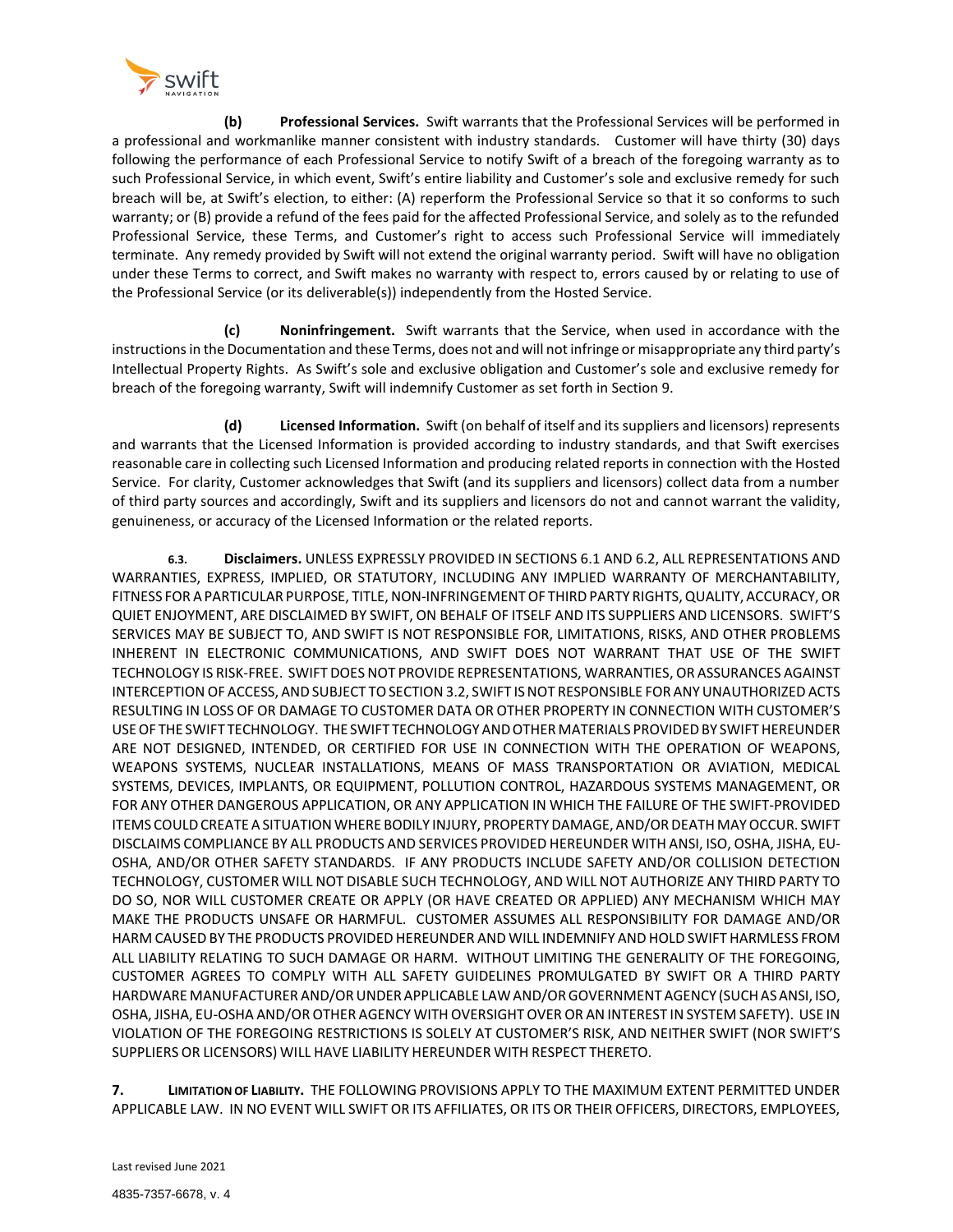

AGENTS, AND/OR LICENSORS OR SUPPLIERS (COLLECTIVELY, THE "**SWIFT PARTIES**") BE LIABLE FOR ANY CONSEQUENTIAL, INDIRECT, EXEMPLARY, SPECIAL OR INCIDENTAL DAMAGES, INCLUDING ANY LOST DATA AND LOST PROFITS, OR THE COST OF PROCUREMENT OF SUBSTITUTE GOODS OR SERVICES, ARISING FROM OR RELATING TO THESE TERMS, EVEN IF THE FOREGOING PARTIES HAVE BEEN ADVISED OF THE POSSIBILITY OF SUCH DAMAGES. THE SWIFT PARTIES' TOTAL CUMULATIVE LIABILITY IN CONNECTION WITH THESE TERMS AND THE LICENSED SOFTWARE, WHETHER IN CONTRACT OR TORT OR OTHERWISE, WILL NOT EXCEED THE FEES (EXCLUDING SUPPORT FEES, AND ANY PROFESSIONAL FEES) PAID TO SWIFT BY (OR THROUGH) CUSTOMER UNDER THESE TERMS IN THE TWELVE (12) MONTH PRECEDING THE CLAIM FOR WHICH MONEY DAMAGES ARE SOUGHT, WITH ALL CLIAMS BEING AGGREGATED IN SATISFACTION OF THE LIMIT. CUSTOMER ACKNOWLEDGES THAT THE FEES SET FORTH IN THESE TERMS REFLECT THE ALLOCATION OF RISK SET FORTH IN THESE TERMS AND THAT SWIFT WOULD NOT ENTER INTO THESE TERMS WITHOUT THESE LIMITATIONS ON ITS LIABILITY. CUSTOMER AGREES THAT SWIFT'S LICENSORS AND SUPPLIERS WILL HAVE NO LIABILITY OF ANY KIND UNDER OR AS A RESULT OF THESE TERMS, AND THAT TO THE EXTENT CUSTOMER MAY OTHERWISE HAVE A CLAIM AGAINST ANY OF THE SWIFT PARTIES (OTHER THAN SWIFT ITSELF), CUSTOMER WILL INITIATE SUCH CLAIM AGAINST SWIFT, AND NOT THE OTHER SWIFT PARTY(IES). CUSTOMER ALSO AGREES THAT CUSTOMER WILL BE FULLY RESPONSIBLE AND LIABLE FOR ITS OWN ACTS AND OMISSIONS, AS WELL AS THE ACTS AND OMISSIONS OF ITS USERS. THE FOREGOING LIMITATIONS OF LIABILITY ARE INDEPENDENT OF ANY EXCLUSIVE REMEDIES FOR BREACH OF WARRANTY AND FOR INDEMNIFICATION OBLIGATIONS SET FORTH IN THESE TERMS.

**8. CONFIDENTIALITY.** Recipient may use Discloser's Confidential Information solely to perform Recipient's obligations or exercise its rights hereunder. Recipient may not disclose, or permit to be disclosed, Discloser's Confidential Information to any third party without Discloser's prior written consent, except that Recipient may disclose Discloser's Confidential Information solely to Recipient's employees and/or contractors who have a need to know and who are bound in writing to keep such information confidential pursuant to confidentiality agreement consistent with these Terms. Recipient agrees to exercise due care in protecting Discloser's Confidential Information from unauthorized use and disclosure, and will not use less than a reasonable degree of care. The foregoing will not apply to any information that: (i) is publicly available through no fault of Recipient; (ii) was properly known to Recipient, without restriction, prior to disclosure by Discloser; (iii) was properly, and with authority, disclosed by a third party to Recipient, without restriction; (iv) Recipient independently develops without use of Discloser's Confidential Information; (v) is expressly permitted to be disclosed pursuant to the terms of these Terms; or (vi) is required to be disclosed pursuant to a judicial or legislative order or proceeding; provided that Recipient provides to Discloser prior notice of the intended disclosure and an opportunity to respond or object thereto.

# **9. INDEMNIFICATION.**

**9.1. Indemnification by Customer.** Customer agrees to defend, indemnify and hold harmless Swift and its officers, directors, employees, agents, suppliers, and licensors from and against any claims, suits, losses, damages, liabilities, costs, and expenses (including reasonable attorneys' fees) brought by third parties (including any User) resulting from or relating to: (a) any breach by Customer of its obligations, duties, or responsibilities under these Terms; (b) any representations, warranties, guarantees, or other written or oral statements made by or on behalf of Customer relating to the Licensed Software; or (c) any claims against Swift made by Users. Customer's obligations under this Section 9.1 are subject to the conditions that Swift give Customer prompt written notice of any such claim, allow Customer to control the defense and settlement of the claim (except that Customer may not offer any defense or agree to any settlement that does not unconditionally release the indemnified party(ies) or that imposes any obligation or liability on the indemnified party(ies), without the indemnified party's(ies') prior written consent), and cooperate with Customer, at Customer's reasonable request and expense, in defending or settling the claim.

**9.2. Indemnification by Swift.** During an applicable Service Term, Swift will defend Customer against any third party claim to the extent alleging that the Swift Technology as and when provided by Swift, infringes any U.S. copyrights or misappropriates any trade secrets recognized as such under the Uniform Trade Secret law, and Swift will indemnify and hold Customer harmless by paying. those costs and damages finally awarded against Customer in any such action that are specifically attributable to such claim, or those costs and damages agreed to in a monetary settlement of such action. The foregoing obligations are conditioned on Customer notifying Swift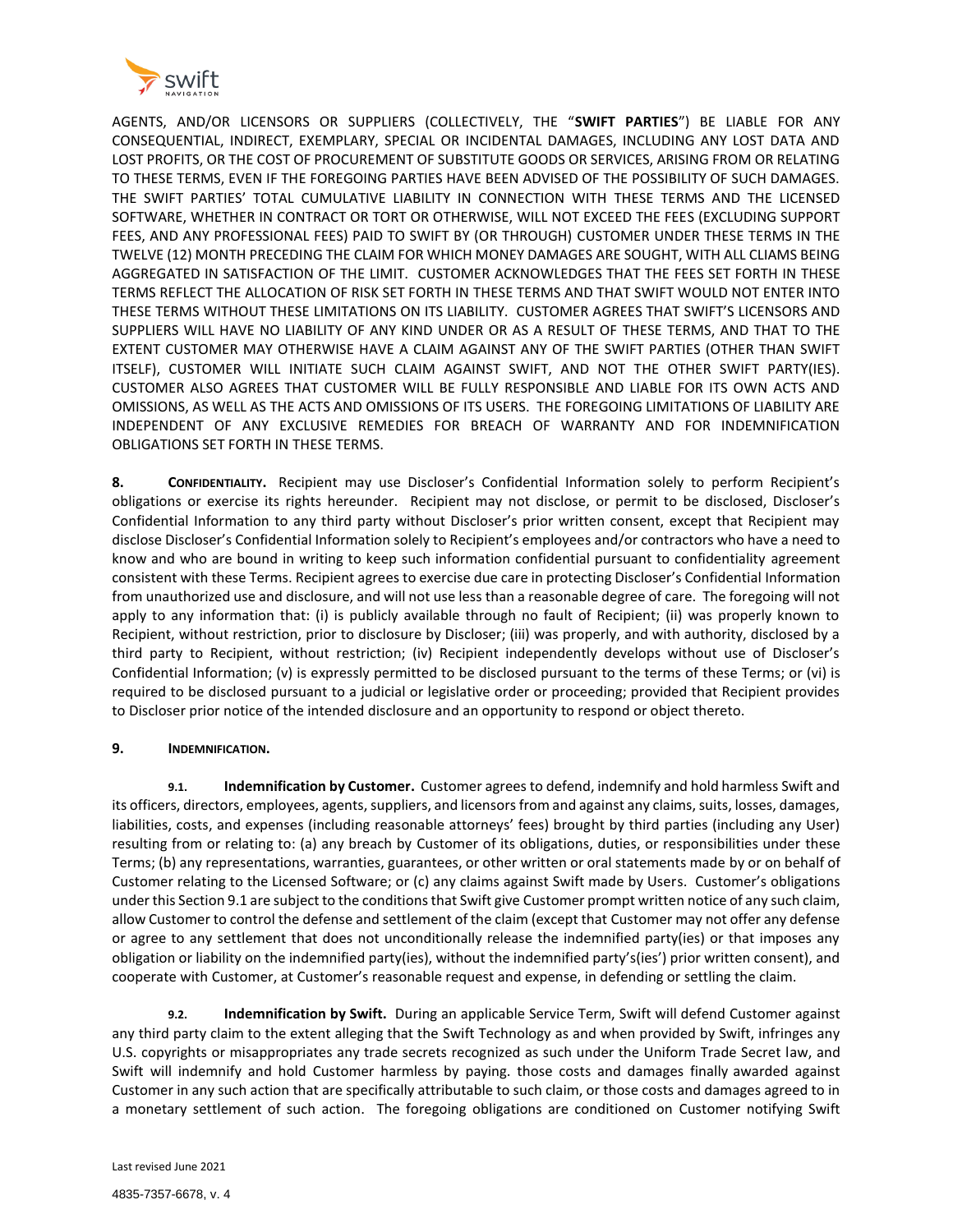

promptly in writing of such action, giving Swift sole control of the defense thereof and any related settlement negotiations, and cooperating and, at Swift's reasonable request and expense, assisting in such defense. If the Swift Technology becomes, or in Swift's opinion is likely to become, enjoined pursuant to an infringement claim that is subject to Swift's indemnification obligations hereunder, Swift may, at its option and expense, either (a) procure for Customer the right to continue exercising the rights licensed to Customer in these Terms; (b) replace or modify the Swift Technology so that it becomes non-infringing, or (c) refund to Customer any payments of fees made by Customer to Swift pursuant to Section 5.1, and terminate these Terms by written notice to Customer, subject to Section 10. Notwithstanding the foregoing, Swift will have no obligation under this Section 9.2 or otherwise with respect to any infringement claim based upon: (i) any unauthorized use of the Swift Technology by Customer or any of its Users; (ii) any use of the Swift Technology in combination with other products, equipment, software, or data not supplied by Swift; (iii) any use of any release of the Swift Technology other than the most current release made available to Customer; (iv) any modification of the Swift Technology by any person other than Swift; or (v) any matters or claims for which Customer is obligated to indemnify Swift under these Terms. THIS SECTION 9.2 STATES SWIFT'S ENTIRE LIABILITY AND CUSTOMER'S SOLE AND EXCLUSIVE REMEDY FOR INFRINGEMENT CLAIMS AND ACTIONS.

# **10. TERM; TERMINATION.**

**10.1. Term; Termination**. These Terms are effective upon acceptance and unless earlier terminated as set forth below, will continue while any Order Schedule is in effect between the parties. With regard to each Order Schedule, if these Terms have not terminated early, at least thirty (30) days prior to the expiration of a Service Term, Customer will either: (a) renew the Service Term at for a renewal Service Term equal in duration to the then-current Service Term, at Swift's then-current fees or such other fees as the parties may mutually agree (provided that Swift continues to make the applicable Service modules available); or (b) allow the Service Term to expire. If Customer fails to elect either (a) or (b), then (b) will apply. Either party may terminate these Terms (or any SOW or Order Schedule) upon the other party's material breach that remains uncured for thirty (30) days following notice of such breach, except that in the event of a breach of Section 2.2 or 10, the cure period is five (5) days. Swift reserves the right to modify, or discontinue offering, any Service module effective as of the conclusion of Customer's then-current Service Term.

**10.2. Customer Data Following Expiration or Termination**. Following the expiration or early termination of any Use Term: (a) Customer's right to use the Swift Technology will immediately terminate, and Customer will stop using the Swift Technology, and delete all copies of the Swift Technology in Customer's and Users' possession or under its or their control; (b) Swift may deactivate Customer's online account and delete the Customer Data.

**10.3. Effect of Termination; Survival.** Upon expiration or termination of these Terms: (a) any amounts (including expenses) owed to Swift for completed Services and work in progress, as well as fees applicable to the duration of the terminated subscription, and other unpaid amounts, will be immediately due and payable; (b) all subscriptions granted under these Terms Swift's obligation to provide (and Customer's right to access and use) the Service and Swift Technology, will terminate; (c) Customer Data will be returned or deleted pursuant to Section 1.2; and (d) Sections 1, 2.3, 3 through 11 will survive.

#### **11. GENERAL.**

**11.1. Notices.** All notices required to be given in writing will be sent via email, to the address(s) in the applicable Order Schedule, and will be deemed given upon sending; in addition, Swift may provide notices to Customer via the Swift Technology portal.

**11.2. Assignment.** Customer may not assign these Terms, by operation of law or otherwise, without Swift's prior written approval. Any attempted assignment in violation of the foregoing will be null and void.

**11.3. Governing Law; Venue.** These Terms will be governed by the laws of the State of California without regard to conflict of laws principles that would require the application of the laws of another jurisdiction.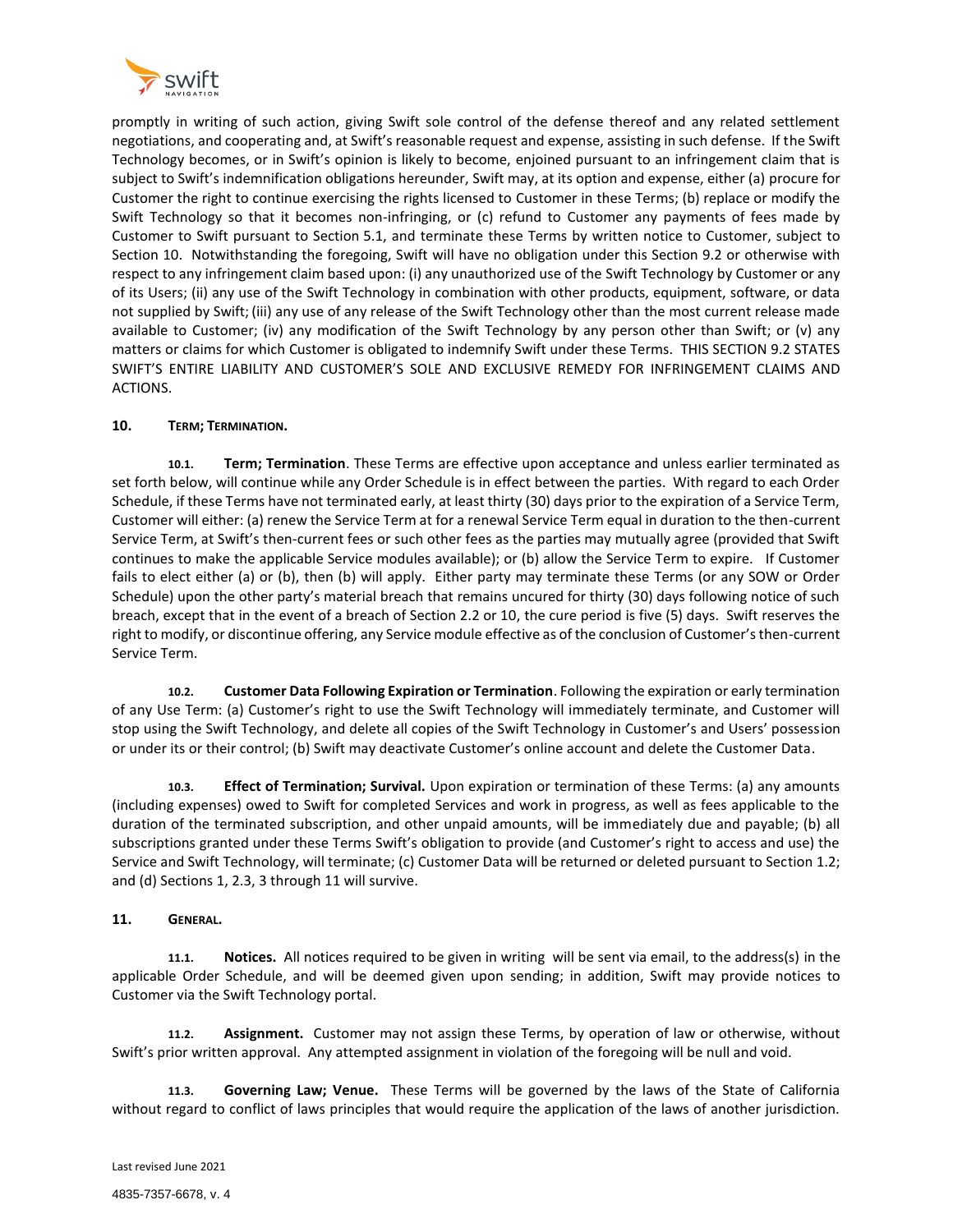

The United Nations Convention on Contracts for the International Sale of Goods does not apply to these Terms. Any action or proceeding arising from or relating to these Terms must be brought in a federal court in the Northern District of California or in state court in San Francisco County, California, and each party irrevocably submits to the jurisdiction and venue of any such court in any such action or proceeding. NEITHER THE UNITED NATIONS CONVENTION OF CONTRACTS FOR THE INTERNATIONAL SALE OF GOODS NOR THE UNIFORM COMPUTER INFORMATION TRANSACTIONS ACT WILL APPLY TO THESE TERMS.

**11.4. Remedies.** The parties' rights and remedies hereunder are cumulative. Customer acknowledges that the Swift Technology and Swift Technology contain Swift's valuable trade secrets and proprietary information, that any breach of these Terms relating thereto will constitute harm to Swift for which monetary damages would be inadequate, and that injunctive relief is an appropriate remedy.

**11.5. Force Majeure.** Any delay in the performance of any duties or obligations of either party (except the payment of money owed) will not be considered a breach of these Terms if such delay is caused by a labor dispute, shortage of materials, fire, earthquake, flood, or any other event beyond the control of such party, provided that such party uses reasonable efforts, under the circumstances, to notify the other party of the circumstances causing the delay and to resume performance as soon as possible.

**11.6. Construction.** Headings are for reference purposes only. As used in these Terms, the word "including" means "including but not limited to." Unless the context otherwise requires, words in the singular will include the plural and, in the plural, will include the singular. A reference to a statute or statutory provision will include all subordinate legislation made as at the date of these Terms under that statute or statutory provision. Unless the context otherwise requires, a reference to one gender will include a reference to the other genders.

**11.7. Independent Contractors.** The parties are independent contractors. No joint venture, partnership, employment, or agency relationship exists between the parties as a result of these Terms or use of the Swift Technology. Except for Swift's suppliers and licensors, there are no third-party beneficiaries under these Terms.

**11.8. Export Compliance.** Customer acknowledges that the Swift Technology may be subject to U.S. and foreign export and import restrictions. Customer will comply with all applicable export and import control laws and regulations in its use of the Licensed Software and, in particular, Customer will not export or re-export the Licensed Software without all required United States and foreign government licenses. Customer understands that the Licensed Software contains technology that may require an export license from the U.S. State Department. Customer will comply and will require its Users to comply fully with all then-current applicable laws, rules, and regulations relating to the export and re-export of technical data, including any regulations of the United States Office of Export Administration, and other applicable government agencies. Customer will defend, indemnify, and hold harmless Swift from and against all fines, penalties, liabilities, damages, costs, and expenses incurred by Swift as a result of any violation of such laws or regulations by Customer or any of its Users. The Swift Technology is further restricted from being used for the design or development of nuclear, chemical, or biological weapons or missile technology, or for terrorist activity. Services will not be provided unless Customer certifies the End User Certifications.

**11.9. U.S. Government End Users.** If Customer is a branch agency of the United States Government, the following applies. Swift provides the Licensed Software, and related technology, in accordance with the following: Government technical data and software rights related to the Licensed Software include only those rights customarily provided to the public. This customary access right and license is provided in accordance with FAR 12.211 (Technical Data) and FAR 12.212 (Software) and, for Department of Defense transactions, DFARS 252.227-7015 (Technical Data – Commercial Items) and DFARS 227.7202-3 (Rights in Commercial Computer Software or Computer Software Documentation). If a government agency has a need for additional or different rights not conveyed under these terms, it must negotiate with Swift acceptable terms for such rights, and a mutually acceptable written addendum specifically conveying such rights must be included in any applicable contract or agreement. Swift disclaims any and all supply representations and government flow-downs through Customer, and moreover, Swift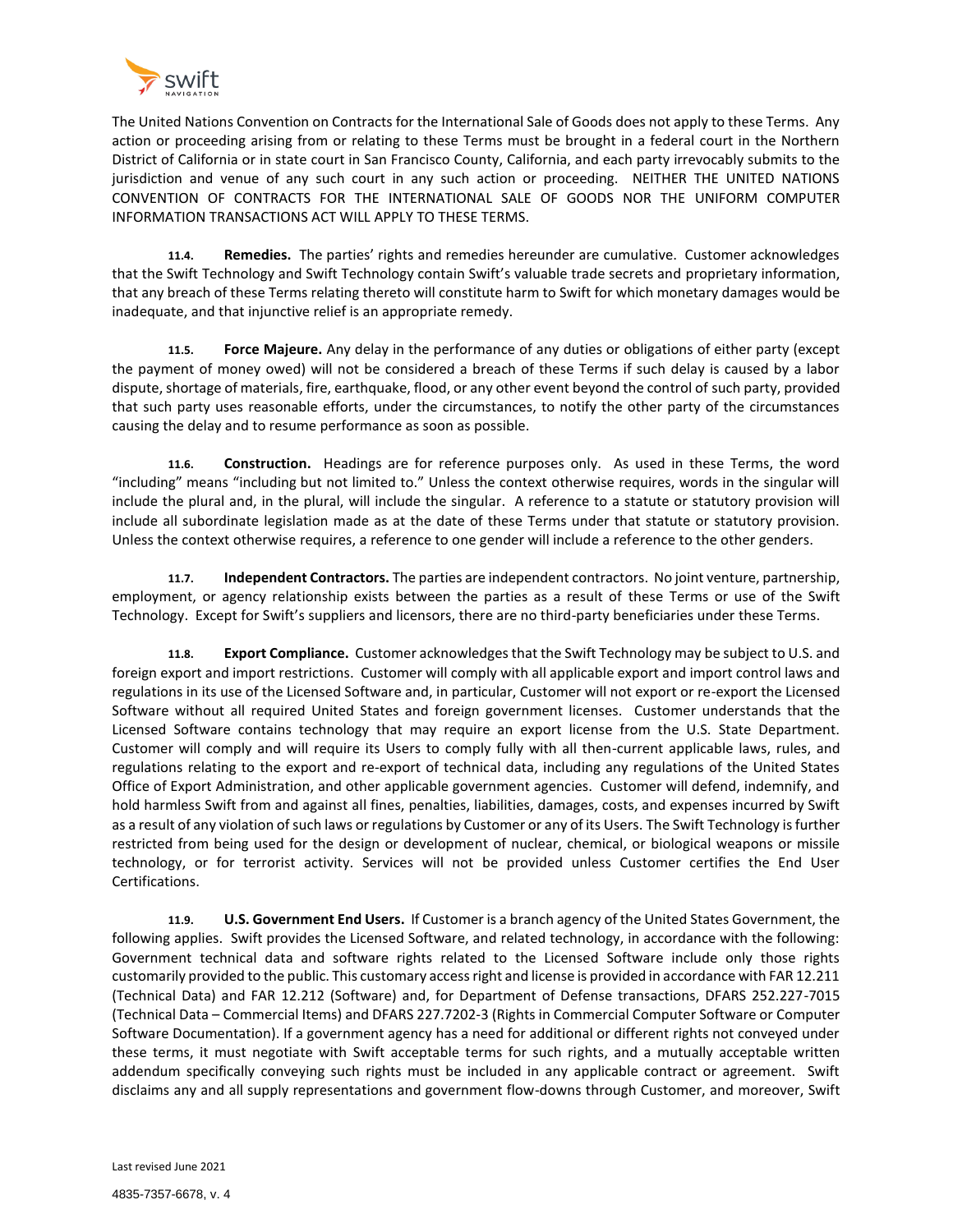

does not accept any government flow-down provisions. Further, Swift will not provide any government-required representations or certifications to Customer or any User.

**11.10. Waiver; Severability.** Failure to enforce any provision in these Terms will not constitute a waiver unless in writing. No modification hereof will be effective unless in a mutually executed writing. If any provision of these Terms is unenforceable, it will be changed and interpreted to accomplish the objectives of such provision to the extent legally permissible; remaining provisions will continue in full force and effect. However, Section 7 (Limitation of Liability) will remain in effect notwithstanding the unenforceability of any provision in Section 6 (Warranties).

**11.11. Publicity.** Swift will have the right to publicize the parties' relationship, by listing Customer as a Swift licensee and/or embedded Customer, or the like. Customer hereby grants to Swift, during the term of these Terms, a nonexclusive, royalty-free and fully-paid, worldwide license to use Customer's name, logo, and other marks as is reasonably necessary for Swift to exercise its rights as set forth above. Swift agrees to comply with any commercially reasonable trademark usage guidelines provided to Swift in writing.

**11.12. Entire Terms.** These Terms form the entire agreement between Customer and Swift, and supersede all prior or contemporaneous negotiations or agreements between the parties regarding the subject matter hereof. Any conflict between the above terms and the terms of any Order Schedule will be resolved in favor of the Order Schedule. Any preprinted terms on a Customer purchase order will have no effect on the terms of these Terms and are hereby rejected, notwithstanding any such preprinted terms to the contrary. Headings are for reference purposes. "Including" means "including but not limited to."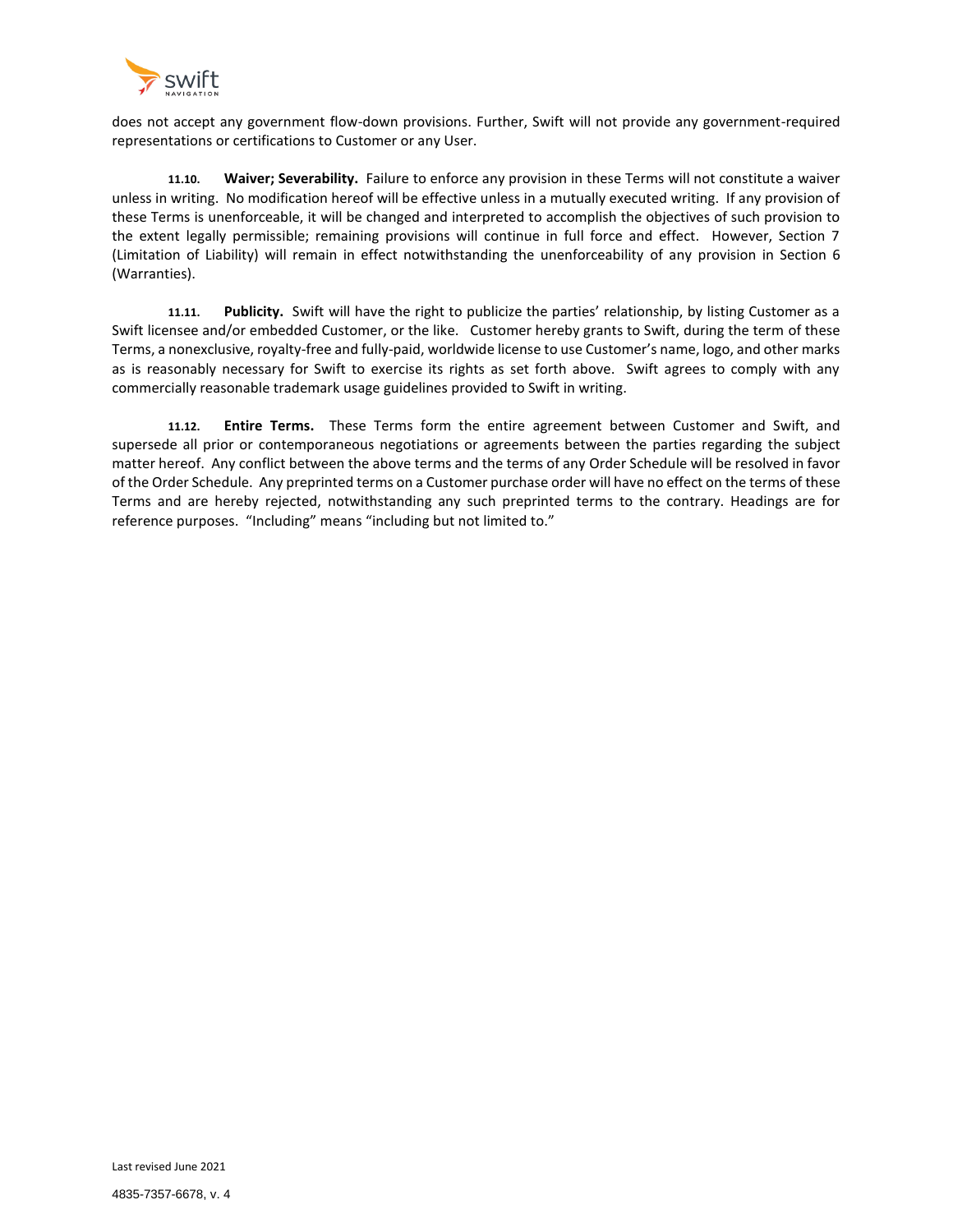

### **STARLING MAINTENANCE AND SUPPORT SERVICES**

# <span id="page-14-0"></span>**1. DEFINITIONS.**

**1.1.** "**Error**" means a reproducible failure of the unmodified Licensed Software to conform to the specifications set forth in the User Documentation, resulting in the inability to use, or material restriction in the use of, the Licensed Software environment.

**1.2.** "**Hot Patch**" means a revision, patch, "hot-fix" or workaround that Swift provides to its customers, generally, as a fix or workaround for a specific Priority 1 Error in the Licensed Software reported by a customer. Hot Patches are provided on an as-required basis, may be customer-specific, and are not typically subject to extensive testing prior to deployment. Hot Patches exclude enhancements to the Licensed Software and are typically designated by a change in the number to the right of three decimal points in the version number  $(0.0.0.x)$ .

**1.3. "Maintenance and Support Services"** means technical assistance and maintenance services provided by Swift for Licensed Software in accordance the terms and conditions of this Agreement, and more particularly, these Starling Maintenance and Support Services terms, in consideration of a customer's payment of Swift's then current fees therefor.

**1.4. "Maintenance Pack"** means a revision to the Licensed Software, that Swift provides to its customers, generally, whether on a routine or scheduled basis, in order to remedy or provide a workaround for one or more specific Errors. Maintenance Packs may incorporate one or more Hot Patches, and exclude enhancements to the Licensed Software. Maintenance Packs are subject to more extensive testing than Hot Patches. Maintenance Packs are typically designated by a change in the number to the right of two decimal points in the version number (0.0.x).

**1.5. "Release"** means a Minor Release or a Major Release.

**(a) "Minor Release"** means a new version of Licensed Software that is generally released by Swift to customers then entitled to receive Maintenance and Support Services. Minor Releases may incorporate fixes or workarounds to Errors and may incorporate Hot Patches and/or Maintenance Packs. Minor Releases do not typically include, and are not released for the purpose of, introducing enhancements or new features, but a particular Minor Release may include a small number of minor feature enhancements and new supported platforms, at Swift's discretion. Minor Releases are typically designated by a change in the number to the right of the decimal point in the version number (0.x).

**(b) Major Release** means a new version of Licensed Software that is generally released by Swift to customers then entitled to receive Maintenance and Support Services, which includes major feature enhancements, new functionality, improvements, architectural changes, and may also remedy or provide a workaround for a specific Error. Major Upgrades are typically designated by a change in the number to the left of the decimal point of the version number  $(x.0)$ .

> **1.6. "Support Services Term"** means the annual or other period for which a customer has paid applicable support fees to Swift, thereby being entitled to receive support services under this Agreement, and more particularly, these Starling Maintenance and Support Services terms.

**1.7.** "**Update**" means a Hot Patch, Maintenance Pack or Release.

# **2. MAINTENANCE SERVICES.**

During the Support Services Term, Swift will make Updates available to Licensee. Minor Releases and Major Releases exclude releases of the Licensed Software that Swift reasonably designates as a separate product or a new module, and that are not released in numerical sequence with earlier versions of the Licensed Software, or which Swift does not generally provide to its customers then entitled to receive Maintenance and Support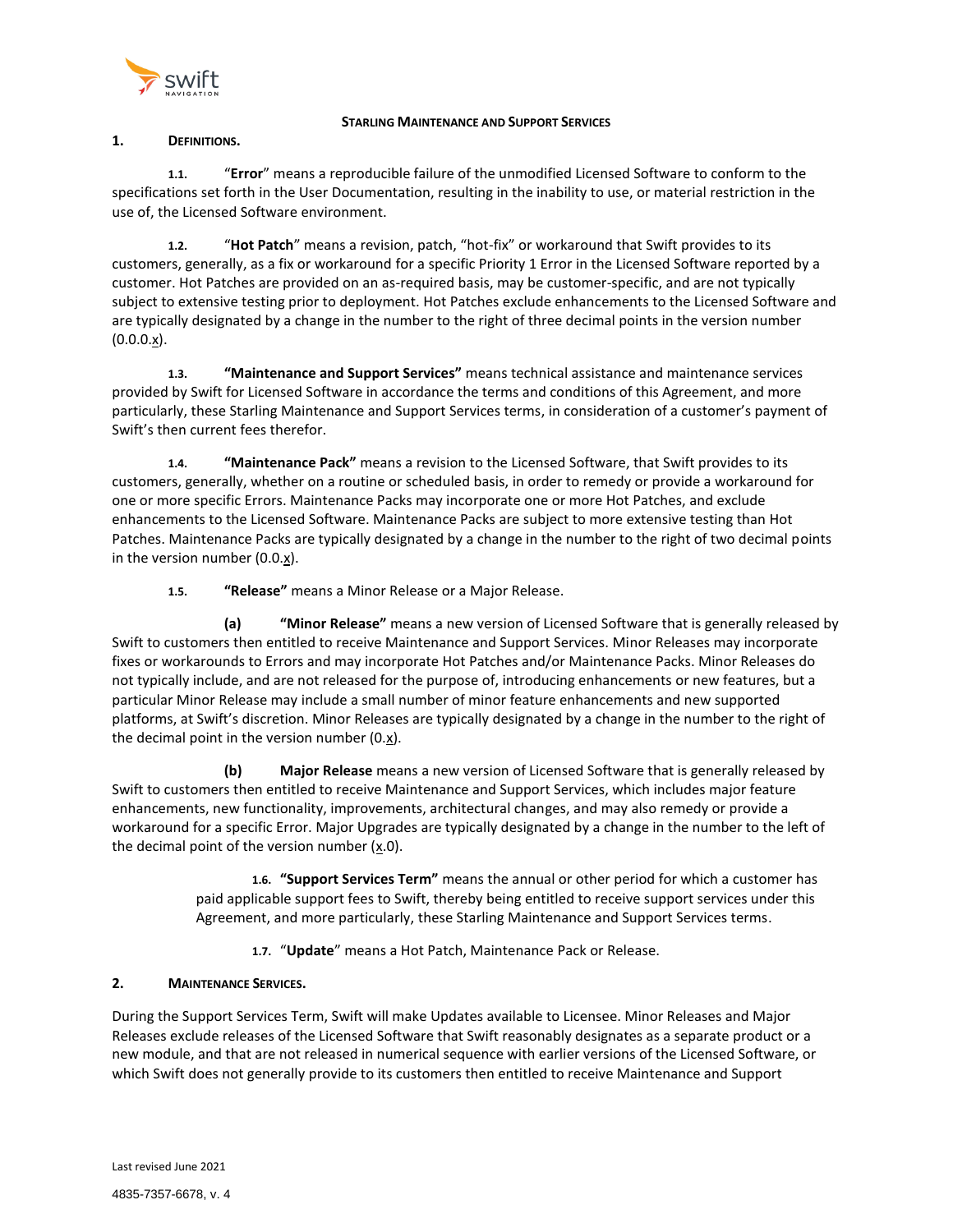

Services. If a question arises as to whether a product offering is an Update or a separate product, Swift's opinion will prevail, provided that Swift treats the product offering consistently for its customers, generally.

### **3. SUPPORT SERVICES.**

During the Support Services Term, Swift will provide the following support services to customers for the Licensed Software (the "Support Services").

- **1. Swift Customer Support Services.** Swift will provide the Support Services through its support portal and Customer Support Center. Standard support hours are Monday through Friday, 9:00 a.m. to 5:00 p.m. Pacific Time, excluding holidays ("Business Hours"). After-hours support may be available, for an additional fee, as quoted by Swift.
- **2. Licensee Obligations.** Licensee is responsible for providing to its Users front-line technical support (including answering support questions) and any and all Updates. Front-line support includes call receipt, entitlement verification, call screening, installation assistance, problem identification and diagnosis, Error determination, efforts to create a repeatable demonstration of the Error and, if applicable, the distribution of any Updates or replacements for defective media. Licensee agrees to inform its Users to call appropriate Licensee personnel for technical support for the Licensed Software.
- **3. Updates.** In response to a reported Error, and in accordance with the prioritization procedures below: (1) Swift will make commercially reasonable efforts to provide Hot Patch that is designed to resolve or bypass the reported Error on a temporary basis. Licensee must install and implement the Hot Patch to redress the Error; and (2) Swift will provide a more permanent resolution or work-around in a Maintenance Pack. Licensee must install and implement the Maintenance Pack (or such other Update as may be provided) to redress the Error. Swift will reasonably determine the priority level of Errors, pursuant to the following protocols and take the following actions during the Customer Support Center hours:
	- **a. Priority 1 Errors:** A Priority 1 Production Error means the (a) production system is severely impacted or completely shut down, or (b) system operations or mission-critical applications are down. A Priority One Development Error means (a) an application is in final testing, facing a critical time frame of going into production use or (b) entire development efforts are blocked. Swift will provide an initial response to Priority 1 Errors within one (1) Business Day of issue receipt, and promptly initiate the following procedures:
		- **i.** confirm the Error;
		- **ii.** assign personnel to correct the Error on an expedited basis;
		- **iii.** provide ongoing communication on the status of a Hot Patch;
		- **iv.** initiate work to provide the Hot Patch; and
		- **v.** use commercially reasonable efforts to fix the Error or provide a workaround via a Hot Patch.
	- **b. Priority 2 Errors:** A Priority Two Production Error means (a) the production system is functioning with limited capabilities, or (b) is unstable with periodic interruptions, or (c) mission critical applications or business processes, while not being affected, have experienced system interruptions. A Priority Two Development Error means (a) there is a time sensitive question impacting performance or deliverables, or (b) a major subsystem or business process under development is blocked. Swift will provide an initial response within three (3) Business Days of issue receipt, and will:
		- **i.** assign personnel to begin to address the Error in a Maintenance Pack or other Update;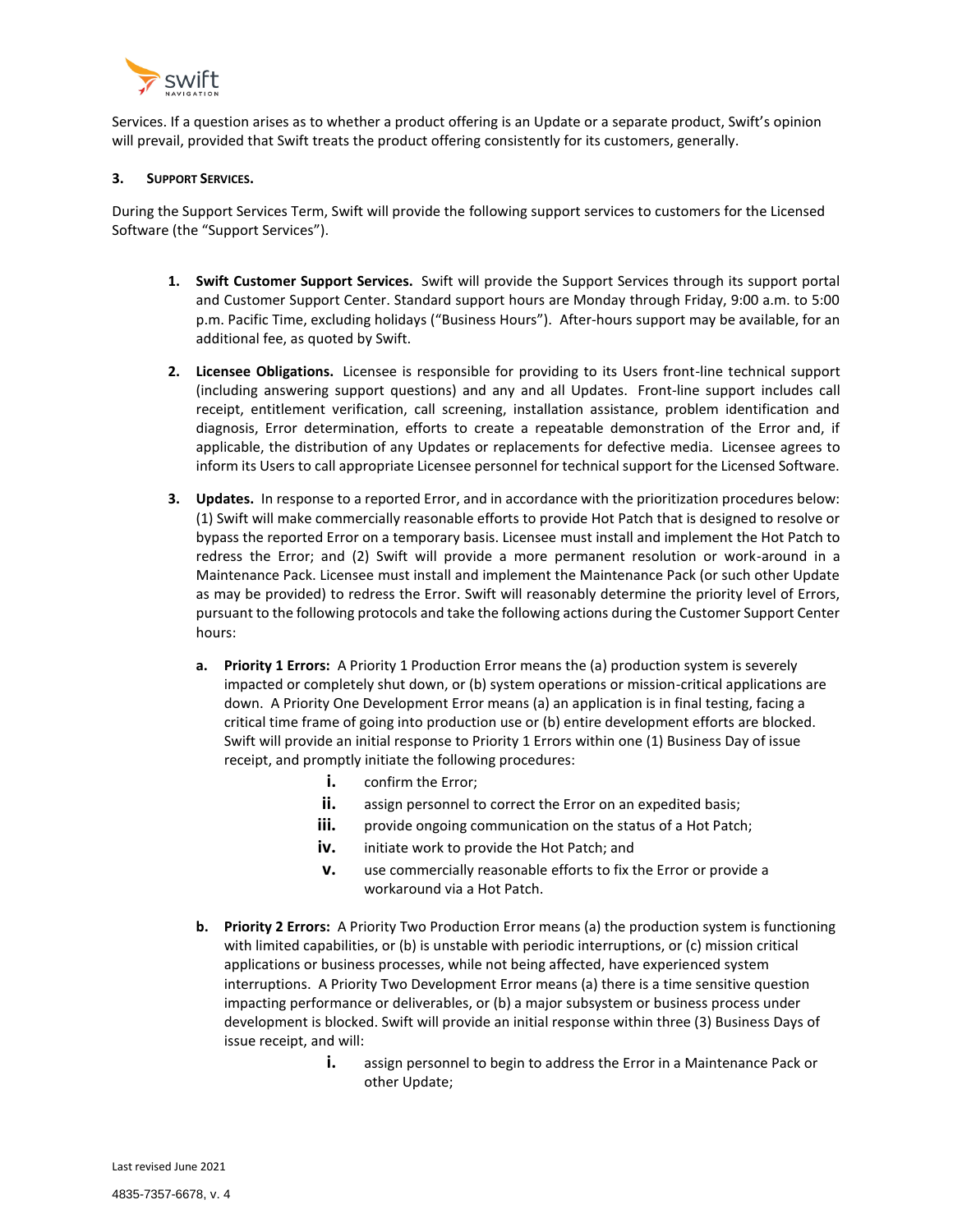

- **ii.** provide additional escalated procedures as Swift reasonably determines is necessary; and
- **iii.** use commercially reasonable efforts to fix the Error or provide a workaround in the next Maintenance Pack.
- **c. Priority 3 Errors:** A Priority 3 Production Error means there (i) are errors with workaround solutions in fully operational production systems, or (ii) there are errors in non-critical functions. A Priority 3 Development Error means there are errors workaround solutions in system development. Swift will triage the request and may include a resolution in the next Maintenance Pack. Swift will provide an initial response to Priority 3 issues within Five (5) Business Days of issue receipt and will use reasonable efforts to address the Error in the next Maintenance Pack or Release.
- **d. Priority 4 Errors:** A Priority 4 Production Error means there (i) is a need to clarify procedures or information in documentation or (ii) is a request for a product enhancement. A Priority 4 Development Error means (i) there is a need to clarify procedures or information in documentation or (ii) a request for product enhancement. Swift will provide an initial response within Ten (10) Business Days of issue receipt. Swift will triage the request and may include a resolution in the next Maintenance Release.

| <b>Priority</b> | <b>Initial Response Time</b>   |
|-----------------|--------------------------------|
|                 | No later than 1 business day   |
| 2               | No later than 3 business days  |
| 3               | No later than 5 business days  |
| 4               | No later than 10 business days |

**4. Response Definition.** Swift will respond to customer reports of a problem based on the priority set forth above. A response is an initial reply to the reported issue and may not constitute a resolution. There is no commitment to provide product enhancements as part of Support Services.

#### **4. CONDITIONS FOR PROVIDING SUPPORT.**

Swift's obligation to provide Support Services is conditioned upon the following: (a) the customer makes reasonable efforts to solve the problem after consulting with Swift; (b) the customer provides Swift with sufficient information and resources to correct the problem either at Swift's Customer Support Center or via dial-up access at the customer's site, as well as access to the personnel, hardware, and any additional software involved in discovering the problem; (c) the customer promptly installs all Updates; and (d) the customer procures, installs and maintains all equipment, telephone lines, communication interfaces and other hardware necessary to operate the Licensed Software.

#### **5. TECHNICAL SUPPORT CONTACTS.**

The Swift Customer Support Center will provide support to two (2) contacts mutually agreed upon by the parties ("Technical Support Contacts"). They will be the only interface to the Swift Customer Support Center. In an emergency, a Swift Customer Support Engineer will begin working on a problem for an unauthorized contact on an exception basis subject to later verification and involvement of a named Technical Support Contact. Additional Technical Support Contacts may be permitted for an additional fee.

#### **6. EXCLUSIONS FROM SWIFT'S SUPPORT SERVICES.**

Swift is not obligated to provide Support Services in the following situations: (a) the Licensed Software has been changed, modified, damaged, or misused by the customer (or its agents); (b) the problem is caused by a customer's negligence, hardware malfunction, transportation of the Licensed Software, or other causes beyond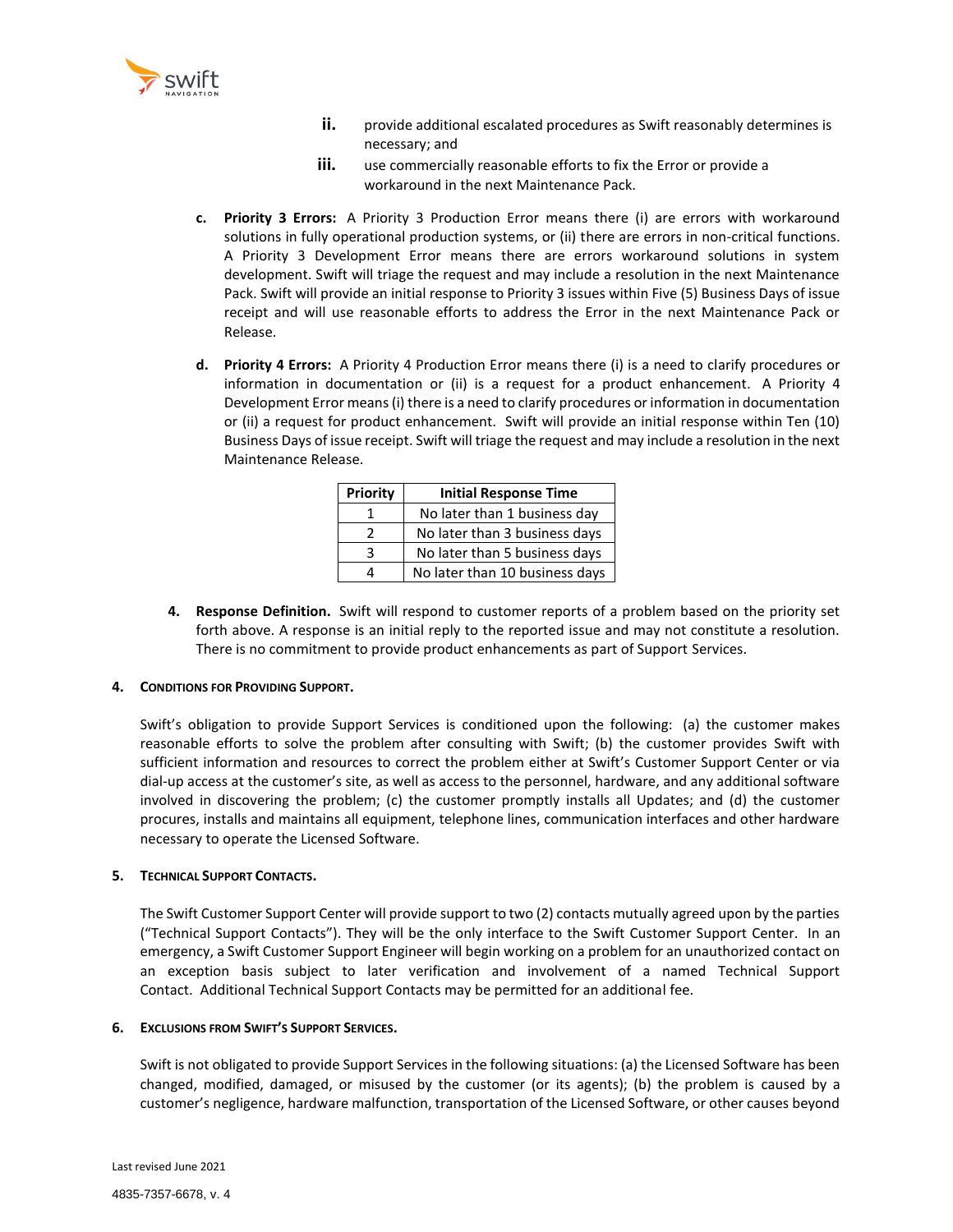

the reasonable control of Swift; (c) the problem is with third-party software not licensed through Swift; (d) the customer has not installed and implemented all available Updates; (e) the customer has not paid the Support Services fees when due; (f) the customer is using the Licensed Software outside of the use case for which the Licensed Software was provided; (g) the problem is related to customer-specific environment or code; or (h) the customer is using the support session for training, rather than support. Maintenance and Support Services are not provided for beta, pilot, or evaluation licenses, or the like. Any time spent in diagnosing an asserted Error that is determined to fall within any one or more conditions described in this paragraph will be charged to, and payable by, the customer at Swift's time and materials rates.

## **7. SUSPENSION AND CHANGES.**

Swift reserves the right to suspend performance of the Support Services if Licensee fails to pay any amount that is payable to Swift under the Agreement when due. If support is suspended or terminated, and provided the Agreement remains in effect, customers may elect to reinstate its receipt of Maintenance and Support Services pursuant to these Starling Maintenance and Support Services terms, provided that the fees applicable to any period during which such services have lapsed are paid in full (at Swift's then-current rates (i.e. at the point of reinstatement) plus a reinstatement fee of five percent (5%) of the applicable maintenance fees (i.e., for the lapse period, plus the reinstatement period). Further, Swift reserves the right to modify or change these Starling Maintenance and Support Services terms at any time and in its sole discretion.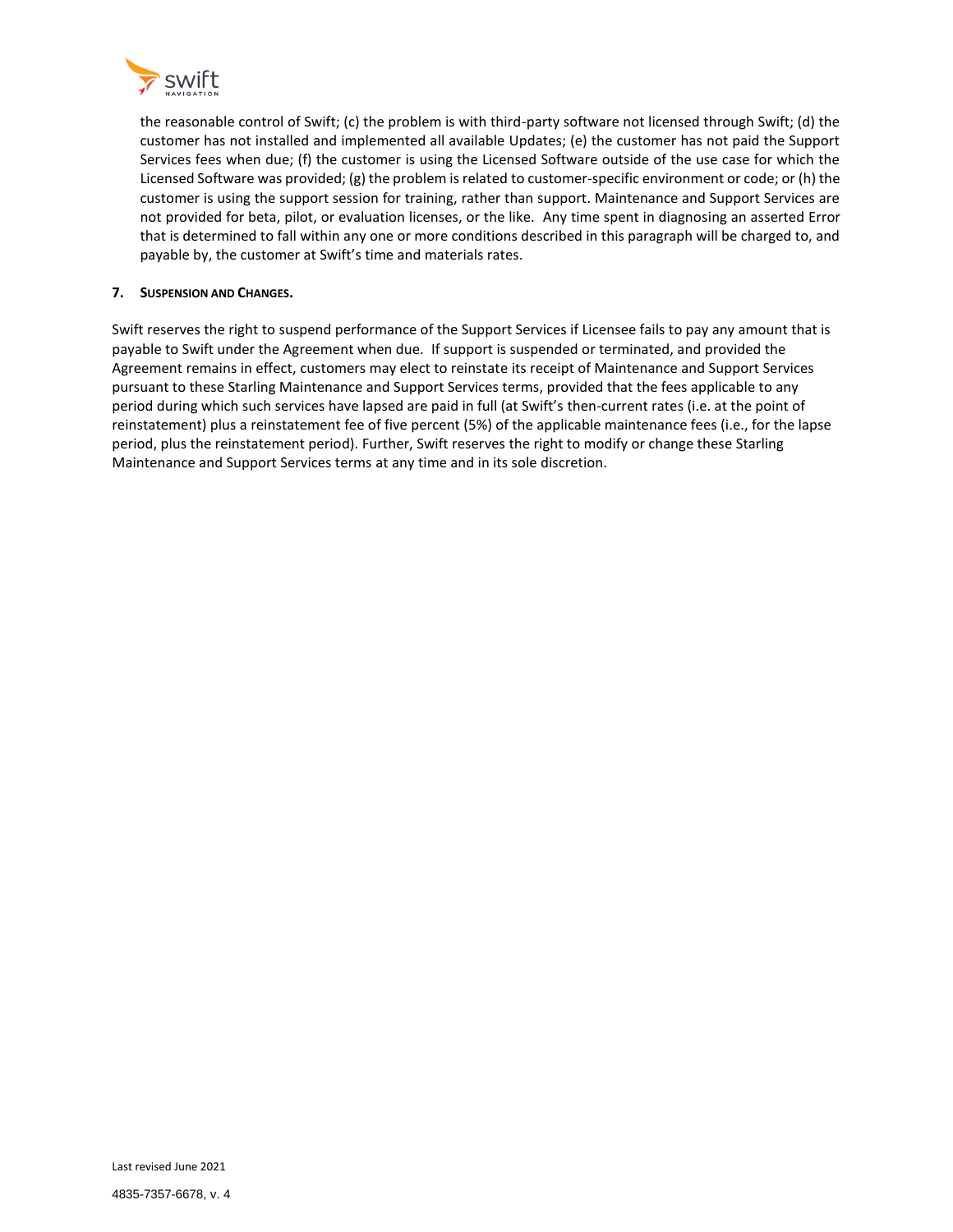

### **Skylark Maintenance and Service Support and SLA Terms**

## <span id="page-18-0"></span>**1. SWIFT SUPPORT RESPONSE COMMITMENT**

Swift offers support during the following days and hours. Support is offered through the Swift support site, and by email:

Business Days: 8:00 a.m. to 5:00 p.m. Pacific Standard Time

Please note that Swift supports only in the area currently covered by Skylark.

All issues must be reported to the Swift support team ("Swift Support") to ensure timely support. Once a case is created, Swift will respond to or notify Customer as explained in Table 1. Swift's ability to replicate and resolve Customer issues will depend on accurate and detailed information supplied by Customer.

## **2. ENTITLEMENT**

Support is available to up to three (3) Customer's administrative users or technical personnel ("Authorized Personnel") only. Authorized Personnel are responsible for coordinating all communications with Swift and acting as liaisons with Swift regarding support issues.

## **3. SUPPORT METHODOLOGY**

Customer will contact Swift Support via https://support.swiftnav.com/. A ticket will be opened, and an issue number will be assigned (the "Issue Number"). In all communications between the parties, both Swift and Customer will identify each issue by the applicable Issue Number. Swift will communicate status updates ("Follow Ups") to the original requester.

#### **4. MAINTENANCE**

#### **4.1 Scheduled Maintenance**

Scheduled maintenance may be performed during weekend hours. Customer will be notified of the regularly scheduled maintenance and exceptions. For exceptions to the schedule in Exhibit A to these Support and SLA Terms, Swift will use commercially reasonable efforts to notify the Customer at least two (2) business days in advance. The above provisions apply to the production environment ("Production") only.

#### **4.2 Unscheduled Emergency Maintenance**

Swift Support will use commercially reasonable efforts to notify Customer of any unscheduled (i.e., emergency) maintenance in Production within 1 hour of starting the maintenance.

#### **4.3 Maintenance Services**

Maintenance Services means all activities Swift deems necessary, in its sole discretion, to provide the Hosted Services to Customer in accordance with the Agreement, including but not limited to code changes, system configuration changes, etc. Specifically, Swift commits to a minimum uptime availability of 99.9% per month, exclusive of scheduled and unscheduled maintenance. For more information on the uptime guarantee, please refer to Exhibit A.

## **4.4 Changes**

Swift reserves the right to modify or change these Support and SLA Terms at any time and in its sole discretion.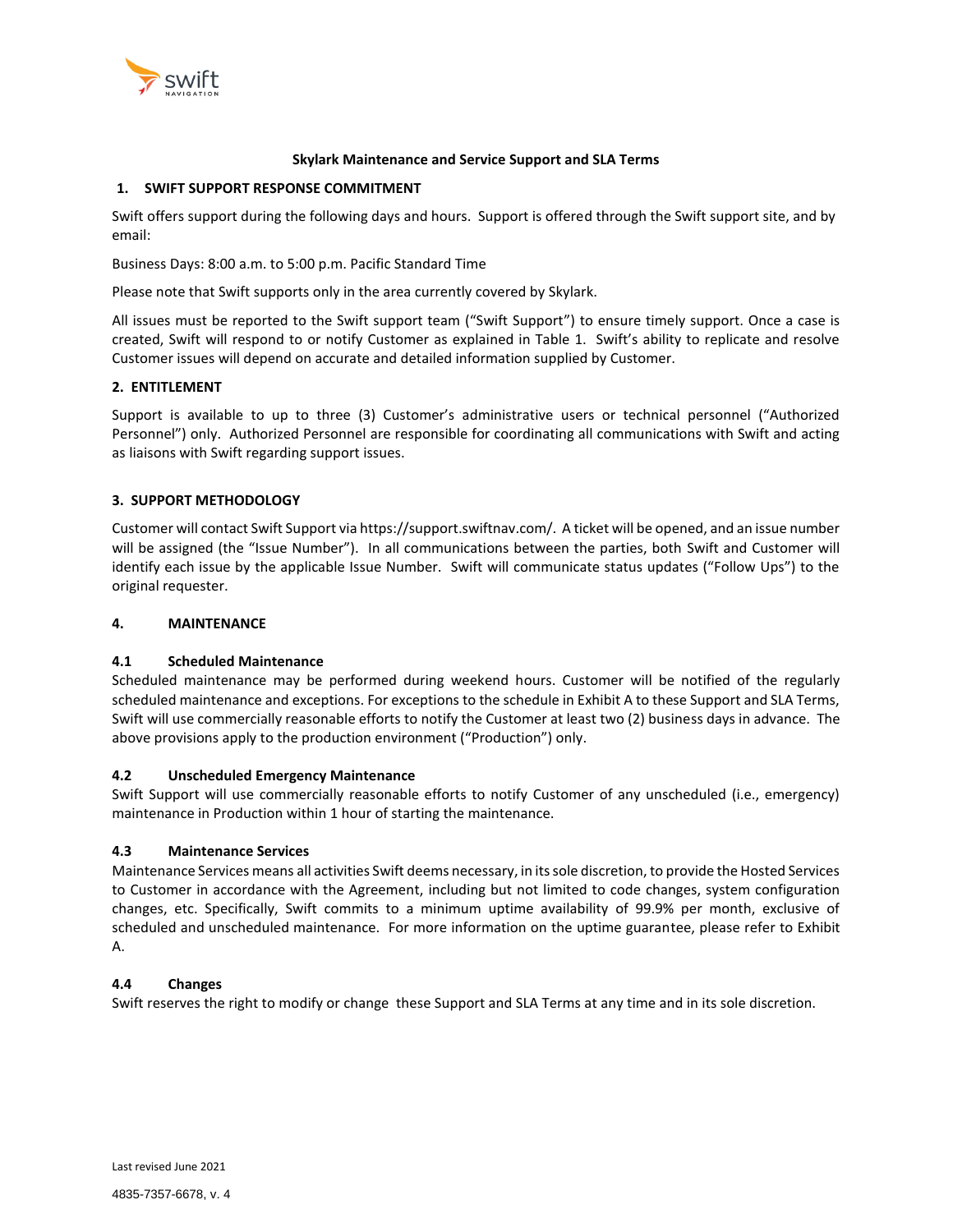

.

# *Issue Response Times*

# **TABLE 1: SWIFT ISSUE RESPONSE TYPES AND TIMES**

| Response             | <b>Definition</b>                                                                                | <b>Response Time Objective</b> |
|----------------------|--------------------------------------------------------------------------------------------------|--------------------------------|
| Acknowledge / Notify | Acknowledgement / Notification<br>of issue and assignment of issue<br>tracking number (Response) | 1 Business Day                 |
| Follow-Up            | Time interval between Status<br>updates (Based upon the last<br>communication on an issue)       | 2 Business Days                |

Last revised June 2021